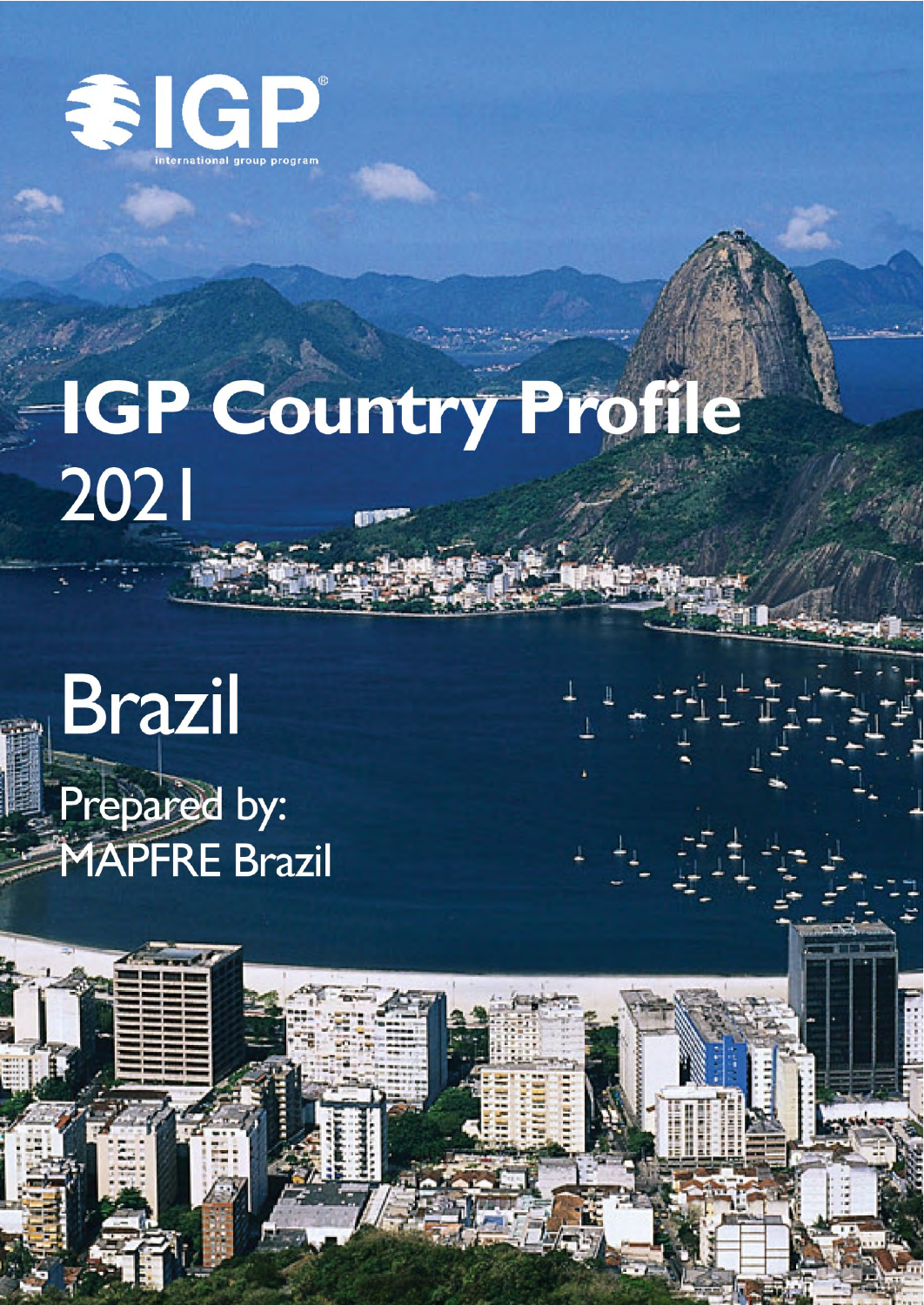

# **Preface**

This Country Profile has been prepared by **MAPFRE Vida S.A.** for the International Group Program (IGP).

The International Group Program (IGP) is a network of major life insurance companies (Network Partners) operating throughout the world, who work together to meet the group insurance and pension needs of international corporations and their affiliates, branches, and subsidiaries.

Since 1967, the International Group Program has been an industry leader in the field of international benefits management, serving more multinational companies than any other network. IGP is represented in around 80 countries throughout the world and is known for the flexibility and quality of service we provide to our clients.

Working closely with our headquarters' staff in Boston and our regional offices in Brussels and Singapore, IGP Network Partners offer corporate clients the advantages of experienced local insurance management coupled with the resources of a professionally trained staff that specializes in international employee benefits.

IGP is managed by John Hancock Life Insurance Company (U.S.A.), the U.S. operation of Manulife Financial Corporation, a leading financial services group based in Toronto, Canada. Manulife offers its clients a diverse range of financial protection products and wealth management services. Both Manulife Financial and John Hancock are internationally recognized brands that have stood for financial strength and integrity for more than a century.

*The information contained in the IGP Country Profiles is considered proprietary and any material extracted from a profile must be attributed to IGP.*

#### **John Hancock Financial**

P.O. Box 111, Boston, Massachusetts 02117 United States T + 1 617-572-8677 E igpinfo@jhancock.com

W www.igpinfo.com

*The information provided under this document is for educational purposes only and is not intended as a substitute for professional advice. While our Network Partners work hard to verify the information provided, we cannot guarantee there are no inadvertent errors. The information included in this document is subject to change without notice.*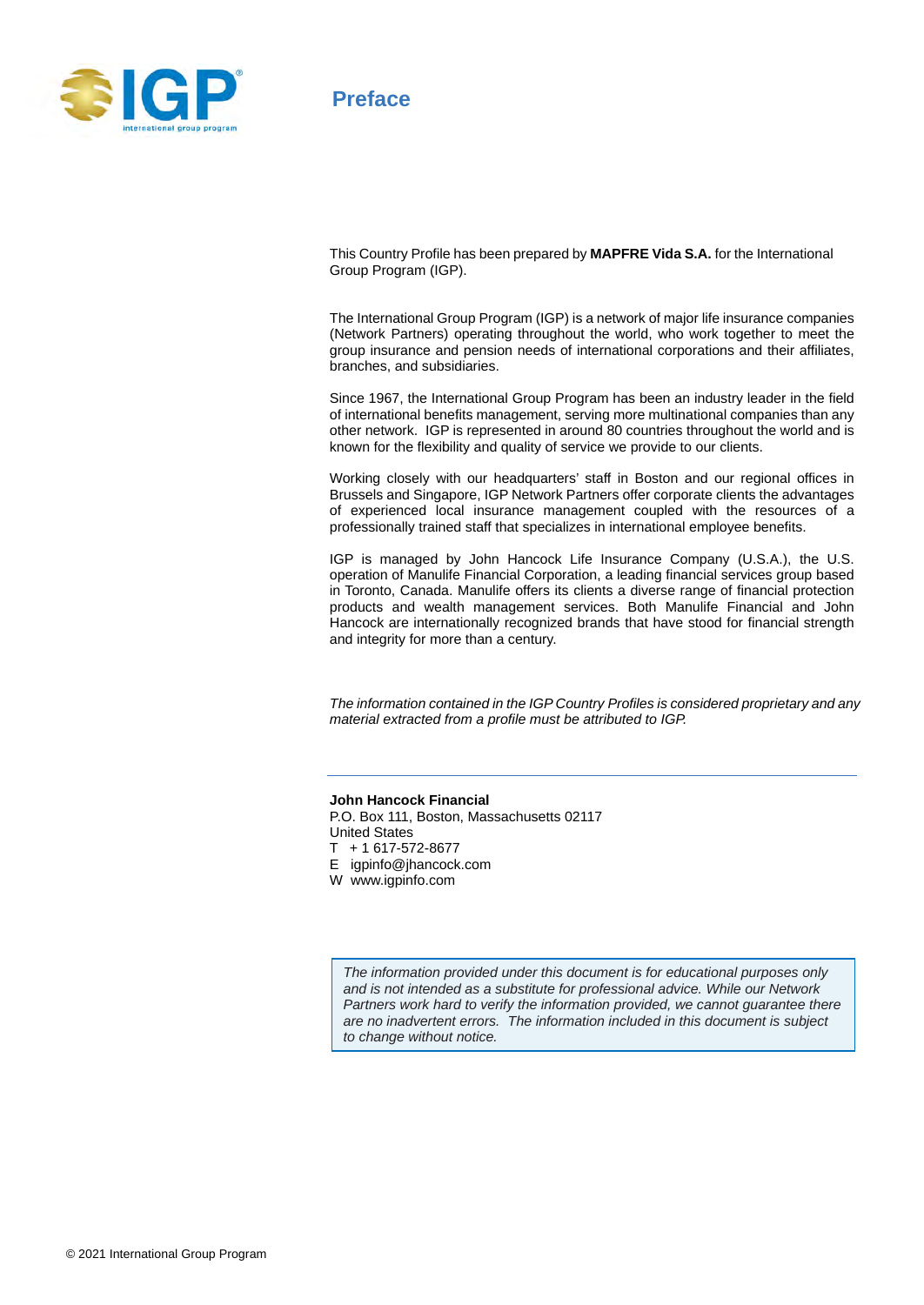

# **Table of Contents**

#### YOUR LOCAL LINK TO IGP IN BRAZIL

MAPFRE Vida S.A. 4

#### CUSTOMARY PRIVATE EMPLOYEE BENEFITS & SOCIAL SECURITY BENEFITS

| Introduction                                                | 5  |
|-------------------------------------------------------------|----|
| Social Security Eligibility, Contributions & Benefit Salary | 5  |
| Life Benefits                                               | 6  |
| <b>Disability Benefits</b>                                  | 7  |
| <b>Survivor's Benefits</b>                                  | 8  |
| <b>Medical Benefits</b>                                     | 9  |
| <b>Retirement Benefits</b>                                  | 11 |
| <b>Family Allowance</b>                                     | 14 |
| Workmen's Compensation                                      | 14 |
| <b>Termination Indemnities</b>                              | 14 |
| Unemployment Benefits                                       | 15 |
| <b>Profit Sharing</b>                                       | 16 |
|                                                             |    |

| <b>TAXATION</b>               |           |
|-------------------------------|-----------|
| SAMPLE EMPLOYEE BENEFIT PLANS | 18        |
| <b>USEFUL LINKS</b>           | <b>20</b> |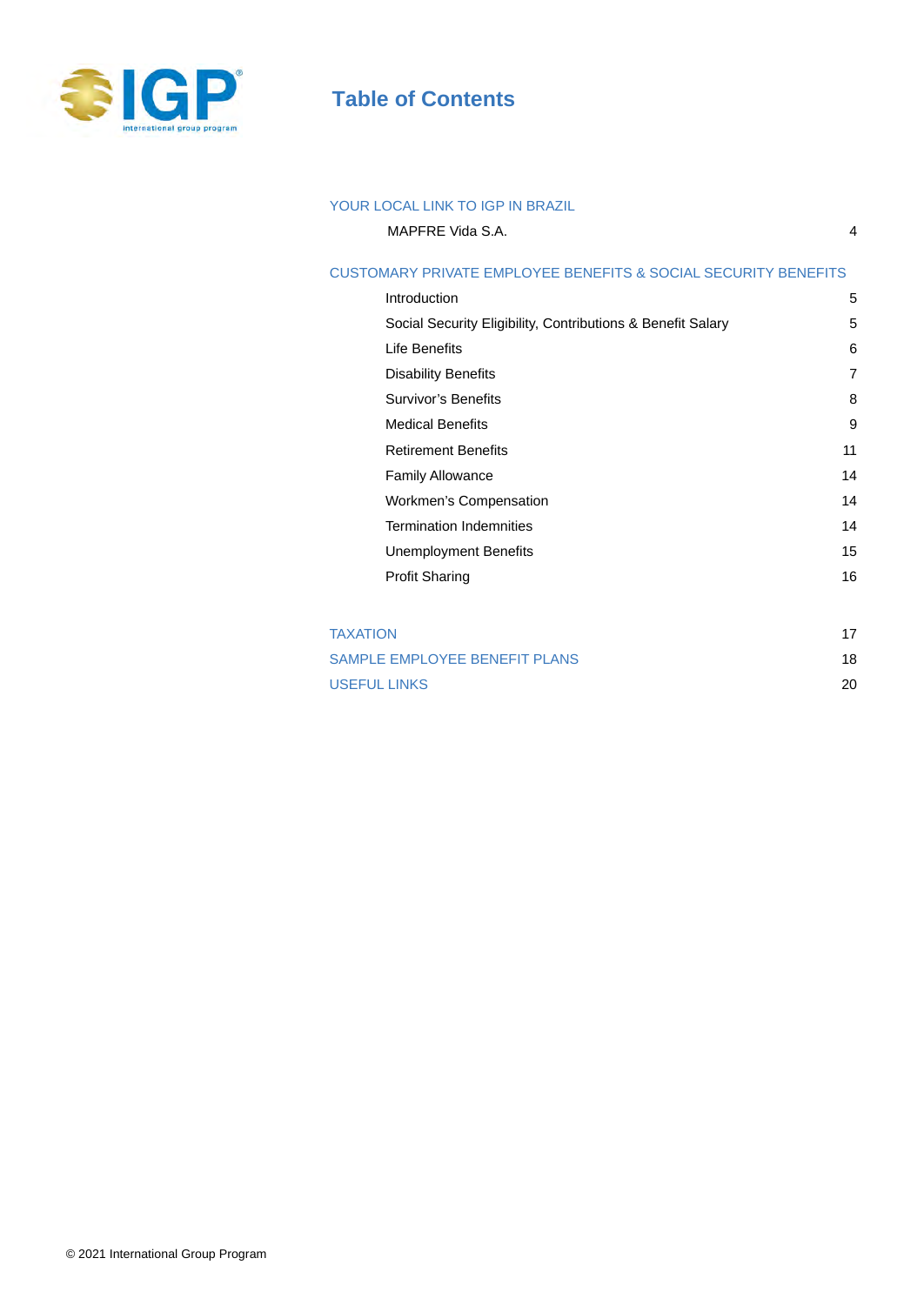

# **Your Local Link to IGP in Brazil MAPFRE Vida S.A.**

**MAPFRE Vida S.A.** is one of the largest group insurance operations in Brazil and offers a wide range of insurance products and services that can be customized to meet the specific requirements and objectives of customers.

MAPFRE Vida was founded in 1985 and is the only insurance company in Brazil with a presence in all major cities. It provides dedicated and timely service to customers via an extensive network of around 100 branch offices, 10 regional offices and over 20,000 brokers located throughout the country. Specialized teams ensure clients receive service appropriate for their needs, and customer support representatives are available via phone 24 hours a day, seven days a week.

MAPFRE Vida is part of the MAPFRE Group, the third largest insurance group in Latin America and the leading company in the region's non-life insurance market. MAPFRE is the largest insurance company in its home country of Spain and the 11th largest insurance group in Europe based on premium volume.

The MAPFRE Group was founded in 1933 and is a global company with a presence in over 100 countries across five continents offering a vast array of insurance, reinsurance and financial services products. It has 36,000 employees, 84,000 brokers and a network of more than 5,800 offices that provide service to more than 30 million customers worldwide. MAPFRE S.A., the group's parent and holding company, is listed on the Madrid and Barcelona stock exchanges.

MAPFRE Vida S.A. has been an IGP Network Partner since 2006.

#### **Key Products**

#### **Life**

- Life
- Double Indemnity
- Permanent and total Disability Rider
- Widow's and Orphans' Benefits
- **Retiree Life**
- Optional Supplemental Life

#### **Disability**

- Accident and Sickness
- Long-Term Disability
- Waiver of Premium

#### **Pensions**

Pension Products

#### **Other**

- Funeral Benefit
- Group Personal Accident
- **Travel Accident**

MAPFRE Vida S.A. is located on the internet at: [http://www.mapfre.com.br](http://www.mapfre.com.br/) *(Information available in English, Spanish and Portuguese.)*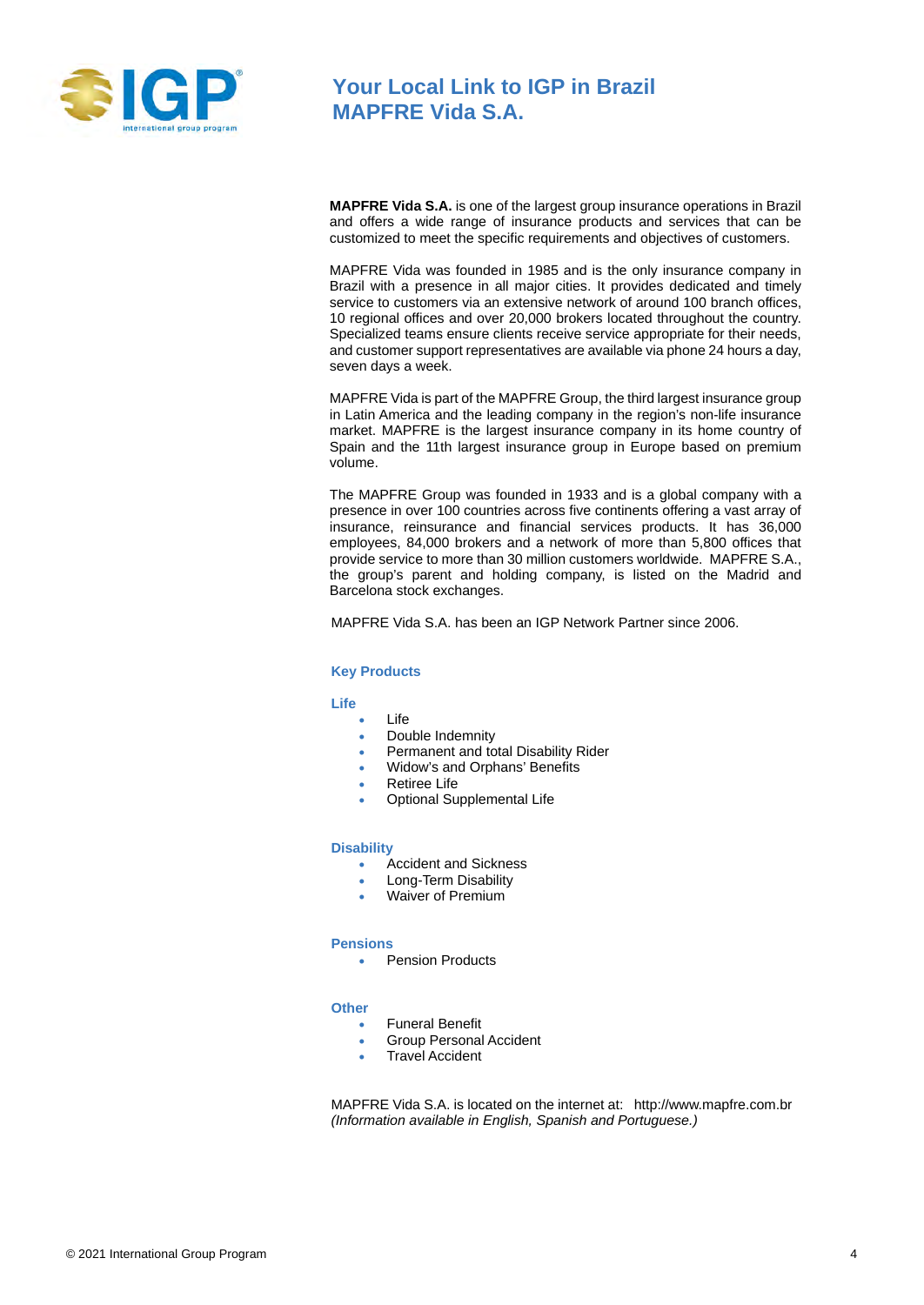

<span id="page-4-0"></span>

| Introduction:          | National Social Security Institute (INSS) provides old age, disability, and death benefits, as<br>well as health, sickness, maternity, unemployment, retirement, special pensions, and a<br>family salary and health benefit. |
|------------------------|-------------------------------------------------------------------------------------------------------------------------------------------------------------------------------------------------------------------------------|
|                        | It covers all employees, including the self-employed. Additional information is available on<br>the INSS website: www.inss.gov.br                                                                                             |
|                        | Monthly benefits are paid 13 times a year and are adjusted together with the minimum<br>monthly salary (BRR 1,100.00 as of January 1, 2021).                                                                                  |
| <b>Eligibility:</b>    | INSS covers all employees, including the self-employed.                                                                                                                                                                       |
| <b>Contributions:</b>  | Contributions are payable by both the employer and the employee.                                                                                                                                                              |
|                        | The amount of salary on which contributions are paid is also referred to as the<br>"contribution salary."                                                                                                                     |
|                        | <b>Employer Contribution Rates</b>                                                                                                                                                                                            |
|                        | 20.0%<br><b>Total Payroll</b><br>22.5%<br>Total Payroll - Employers in Financial Sector<br>15.0%<br>Earnings - Work Cooperatives<br>15.5%<br>Payroll - Domestic Workers<br>$2.7\%$<br>Earnings - Rural Employees              |
|                        | <b>Employee Contribution Rates (as of January 2021)</b><br>(based on monthly earnings)                                                                                                                                        |
|                        | 7,5%<br>Earnings up to BRR 1,100.00<br>9%<br>BRR 1,100.00 to BRR 2,203.48<br>12%<br>BRR 2,203.49 to BRR 3,305.22<br>14%<br>BRR 3,305.23 to BRR 6,433.57                                                                       |
|                        | 8%<br>Employer contribution for Severance Indemnity. Employee does not contribute.                                                                                                                                            |
| <b>Benefit Salary:</b> | The benefit salary is the basic value used to calculate the monthly amount of continued<br>benefit payments.                                                                                                                  |
|                        | The benefit salary is the average of the last contribution salaries immediately preceding the<br>month activity ceased or the date of the request, up to a maximum of 36 months out of the<br>last 48 months.                 |
|                        | All contribution salaries are indexed by the INPC (Indice Nacional de Preços ao Consumidor<br>(Consumer Price Index)).                                                                                                        |
|                        | The benefit salary cannot be lower than the minimum salary (BRR 1,100.00) or higher than<br>the maximum limit of the Contribution Salary (BRR 6,433.57).                                                                      |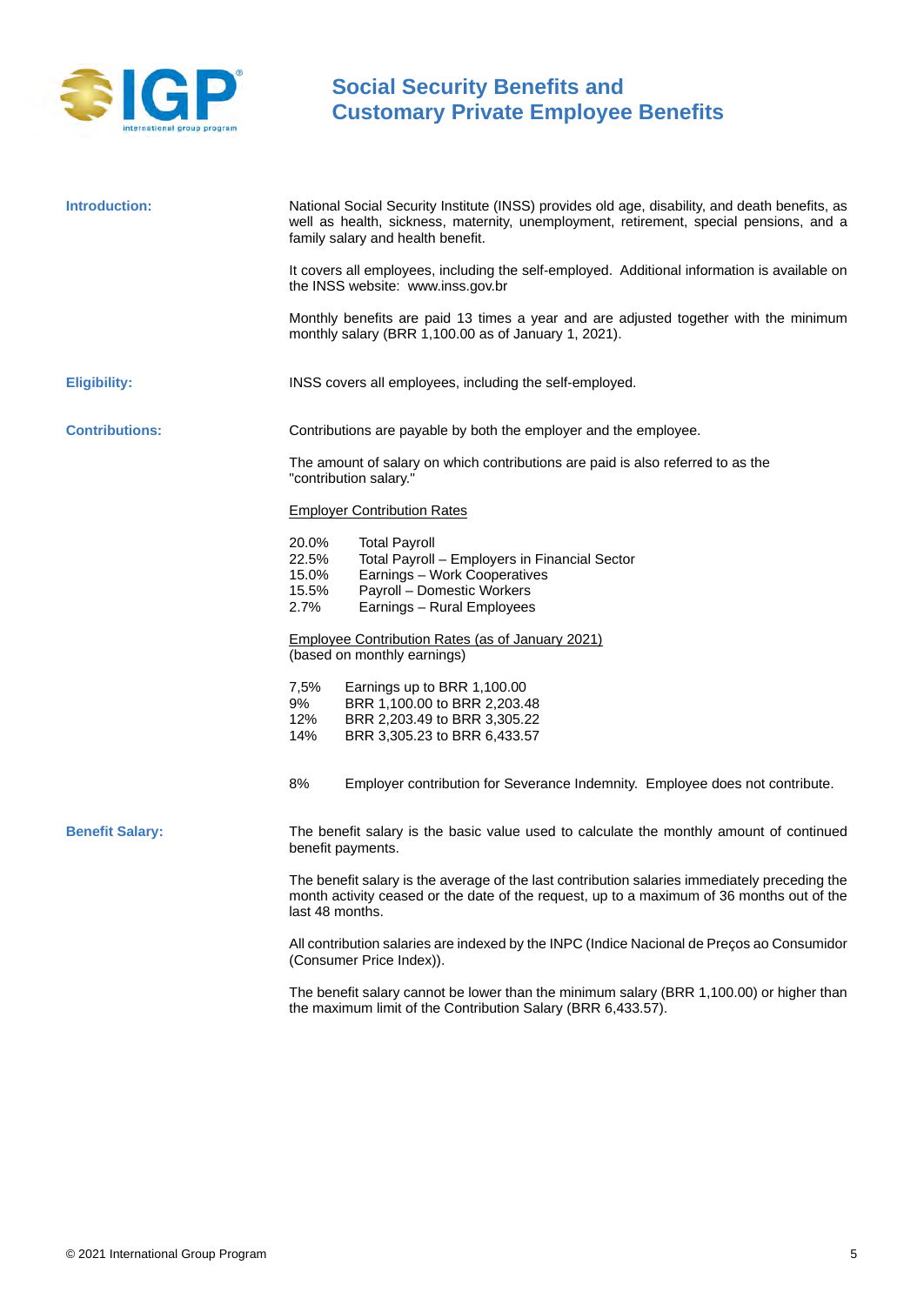

| <b>LIFE BENEFITS</b>                                                                                                                                                                                                            |                                                                                                                                                                                                                                               |  |
|---------------------------------------------------------------------------------------------------------------------------------------------------------------------------------------------------------------------------------|-----------------------------------------------------------------------------------------------------------------------------------------------------------------------------------------------------------------------------------------------|--|
| <b>Social Security Benefits</b>                                                                                                                                                                                                 | <b>Customary Private Employee Benefits</b>                                                                                                                                                                                                    |  |
| <b>Lump Sum Death Benefits</b>                                                                                                                                                                                                  | <b>Group Life</b>                                                                                                                                                                                                                             |  |
| Eligibility<br>The death benefit is payable to the dependents of the<br>deceased insured, whether retired or not, from the date<br>of death.                                                                                    | Group life insurance has become a standard benefit for<br>employees in Brazil. Plans provide a lump-sum benefit based<br>on monthly earnings. The common amount insured is equal to<br>18 or 24 times monthly earnings.                       |  |
| Eligible dependents include spouses and companions,<br>children under age 18 or disabled, stepchildren and<br>dependent minors, parent, unmarried siblings under age<br>18 or disabled.<br><b>Benefit Amount</b>                | Riders are often attached covering Accidental Death and<br>Dismemberment, and Permanent and Total Disability.<br>Coverage may also include spouse and children.                                                                               |  |
|                                                                                                                                                                                                                                 | Most plans are contributory. Premiums are shared between<br>employer and employee and are tax-deductible for the<br>employer.                                                                                                                 |  |
| The eligible dependents will receive up to 100% of the<br>retirement benefit that the retiree had been receiving or<br>that the employee would be receiving if retired on the<br>date of death.                                 | <b>Accidental Death</b><br>This rider provides for payment of double the death benefit in<br>the event of accidental death. Coverage is without limit.                                                                                        |  |
| If there is more than one eligible survivor, the benefit is<br>divided equally among all of them. If one of the<br>survivors becomes ineligible, the benefit is then<br>recalculated and divided among the remaining survivors. | <b>Permanent and Total Disability as a Result of Illness:</b><br>This coverage provides a benefit of up to 100% of the death<br>benefit.                                                                                                      |  |
|                                                                                                                                                                                                                                 | <b>Total or Partial Accident Disability:</b><br>This coverage provides a benefit of up to 200% of the death<br>benefit depending on the level of disability and the conditions<br>requested by the client.<br><b>Supplemental Group Life:</b> |  |
|                                                                                                                                                                                                                                 | This coverage is generally offered on a voluntary basis, and<br>each employee may select the level of additional insurance<br>from the schedule provided.                                                                                     |  |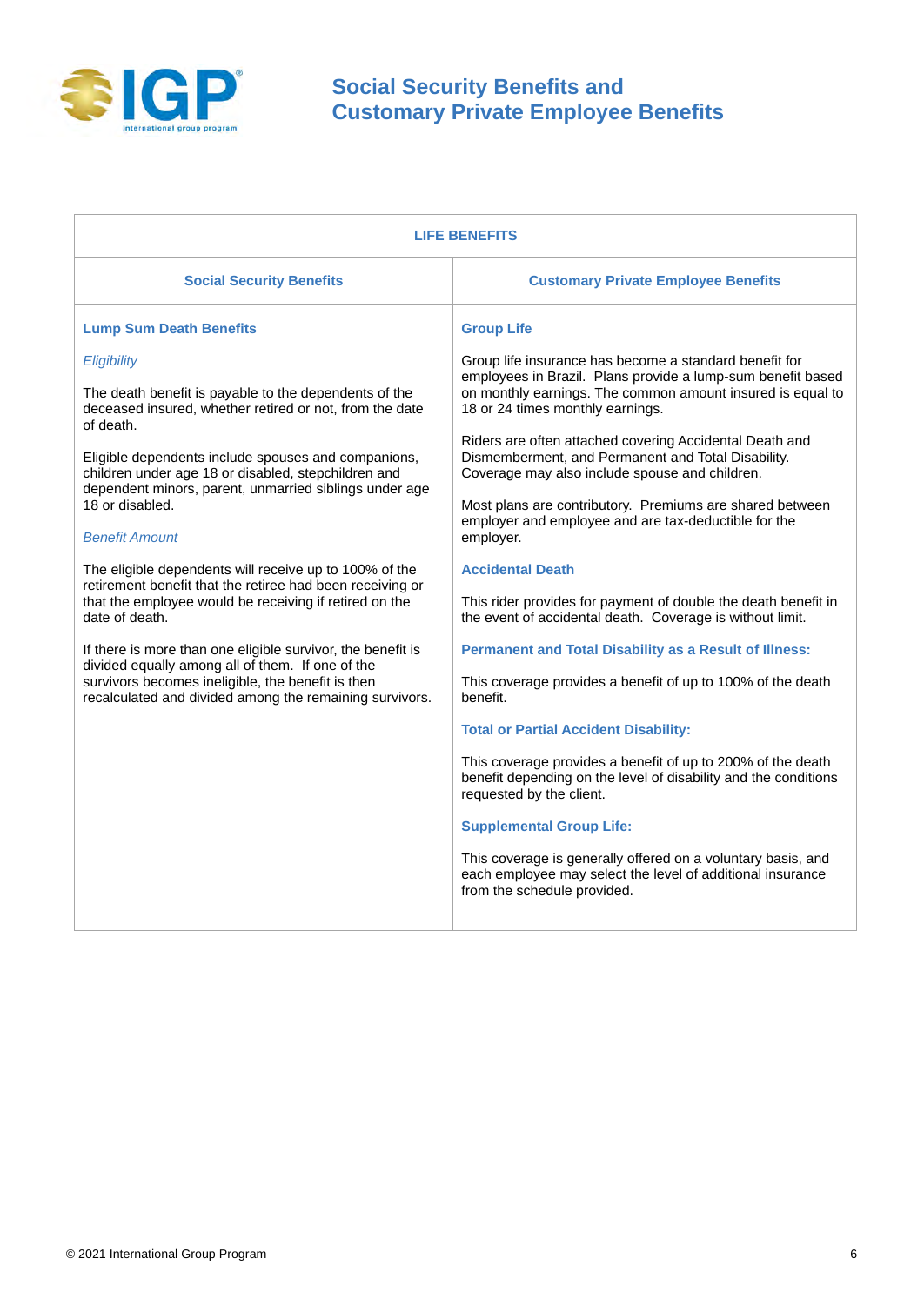

| <b>DISABILITY BENEFITS</b>                                                                                                                                                                                                                                                                                                                                                                                                                                                                                                                                         |                                                                                                                                                                                                                                                                                                                                                                                                                                                                                                                                                                                |  |
|--------------------------------------------------------------------------------------------------------------------------------------------------------------------------------------------------------------------------------------------------------------------------------------------------------------------------------------------------------------------------------------------------------------------------------------------------------------------------------------------------------------------------------------------------------------------|--------------------------------------------------------------------------------------------------------------------------------------------------------------------------------------------------------------------------------------------------------------------------------------------------------------------------------------------------------------------------------------------------------------------------------------------------------------------------------------------------------------------------------------------------------------------------------|--|
| <b>Social Security Benefits</b>                                                                                                                                                                                                                                                                                                                                                                                                                                                                                                                                    | <b>Customary Private Employee Benefits</b>                                                                                                                                                                                                                                                                                                                                                                                                                                                                                                                                     |  |
| Social Security provides pensions for non-work-related<br>disabilities.<br><b>Permanent and Total Disability</b><br>Eligibility<br>All persons working in Brazil who have contributed to Social<br>Security for at least 12 months unless the disability is the<br>result of an accident.<br>A panel of physicians (selected by INSS) must certify that<br>the individual is totally and permanently disabled.<br><b>Benefit Amount</b><br>No minimum qualifying period. The amount is 100% of the<br>benefit salary. The retirement benefit for an insured who is | <b>Short-Term Disability</b><br>While about 70% of companies supplement Social Security<br>short-term disability benefits, about 68% provide 100% of<br>salary. Most plans cover all employees. The average benefit<br>period is 11 months.<br><b>Long-Term Disability</b><br>Very few employers offer separate long-term disability<br>income benefits.<br>Riders are often attached covering Accidental Death and<br>Dismemberment, and Permanent and Total Disability.<br><b>Accidental Death (rider)</b><br>This rider provides for payment of double the death benefit in |  |
| disabled and needs the permanent assistance of another<br>person will be raised by 25% of the benefit salary.<br>The benefit is payable for life, although the case may be<br>reviewed periodically.<br><b>Temporary Disability:</b>                                                                                                                                                                                                                                                                                                                               | the event of accidental death. Coverage is without limit.<br><b>Permanent and Total Disability as a Result of Illness</b><br>(rider)<br>This coverage provides a benefit of up to 100% of the death<br>benefit.                                                                                                                                                                                                                                                                                                                                                                |  |
| Eligibility                                                                                                                                                                                                                                                                                                                                                                                                                                                                                                                                                        | <b>Total or Partial Accident Disability (rider)</b>                                                                                                                                                                                                                                                                                                                                                                                                                                                                                                                            |  |
| No minimum qualifying period. The employer is required to<br>provide full salary for the first 15 days of illness. The Social<br>Security benefit is paid from the 16th day until recovery or<br>declaration of permanent disability.                                                                                                                                                                                                                                                                                                                              | This coverage provides a benefit of up to 200% of the death<br>benefit depending on the level of disability and the conditions<br>requested by the client.                                                                                                                                                                                                                                                                                                                                                                                                                     |  |
| <b>Monthly Benefit</b>                                                                                                                                                                                                                                                                                                                                                                                                                                                                                                                                             |                                                                                                                                                                                                                                                                                                                                                                                                                                                                                                                                                                                |  |
| 91% of the salary during the last 36 months (payable as of<br>the 16 <sup>th</sup> day of disability).                                                                                                                                                                                                                                                                                                                                                                                                                                                             |                                                                                                                                                                                                                                                                                                                                                                                                                                                                                                                                                                                |  |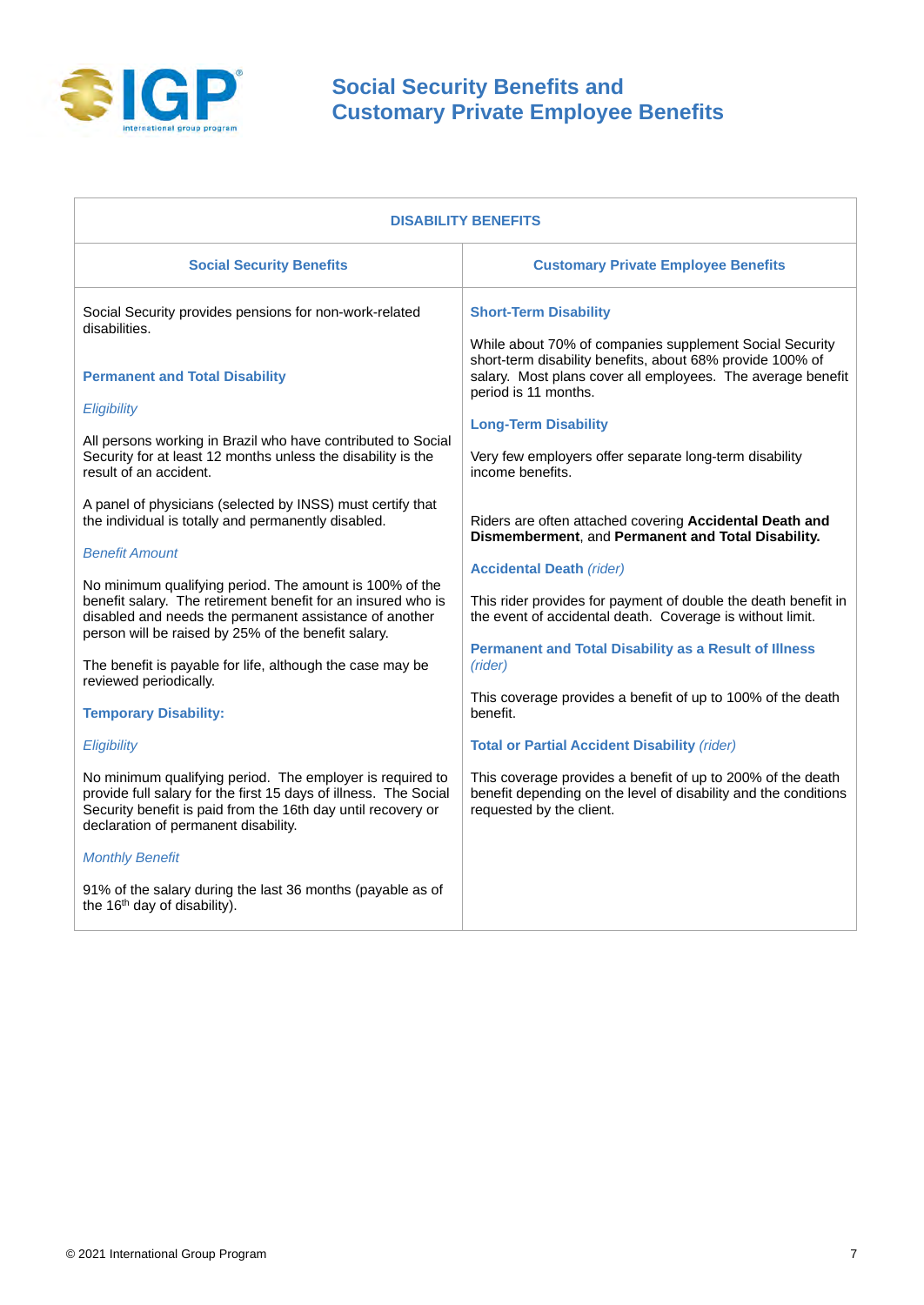

| <b>Customary Private Employee Benefits</b><br><b>Social Security Benefits</b><br><b>Survivors' Benefits</b><br>Survivors' Benefits via Lump Sum Death Benefit                                                                                                                                                                                                                                                                                                                                                                                                                                                                                                                                                                                                                                                                                                                                                              | <b>SURVIVORS' BENEFITS</b>                                |                                                        |  |
|----------------------------------------------------------------------------------------------------------------------------------------------------------------------------------------------------------------------------------------------------------------------------------------------------------------------------------------------------------------------------------------------------------------------------------------------------------------------------------------------------------------------------------------------------------------------------------------------------------------------------------------------------------------------------------------------------------------------------------------------------------------------------------------------------------------------------------------------------------------------------------------------------------------------------|-----------------------------------------------------------|--------------------------------------------------------|--|
|                                                                                                                                                                                                                                                                                                                                                                                                                                                                                                                                                                                                                                                                                                                                                                                                                                                                                                                            |                                                           |                                                        |  |
| that the deceased received or was entitled to receive.<br>retirement benefit that the retiree had been receiving or<br>that the employee would be receiving if retired on the<br>The pension is split equally among all eligible survivors. If<br>one of the survivors becomes ineligible, the benefit is then<br>date of death.<br>recalculated and divided among the remaining survivors.<br>If there is more than one eligible survivor, the benefit is<br>divided equally among all of them. If one of the survivors<br>becomes ineligible, the benefit is then recalculated and<br>The minimum monthly pension is equal to the legal<br>divided among the remaining survivors.<br>monthly minimum wage.<br>The duration of the pension depends on the number of<br>months of contributions made by the deceased, age of the<br>spouse or partner and the amount of time that they were<br>married or living together. | The benefit is equal to the old-age or disability pension | The eligible dependents will receive up to 100% of the |  |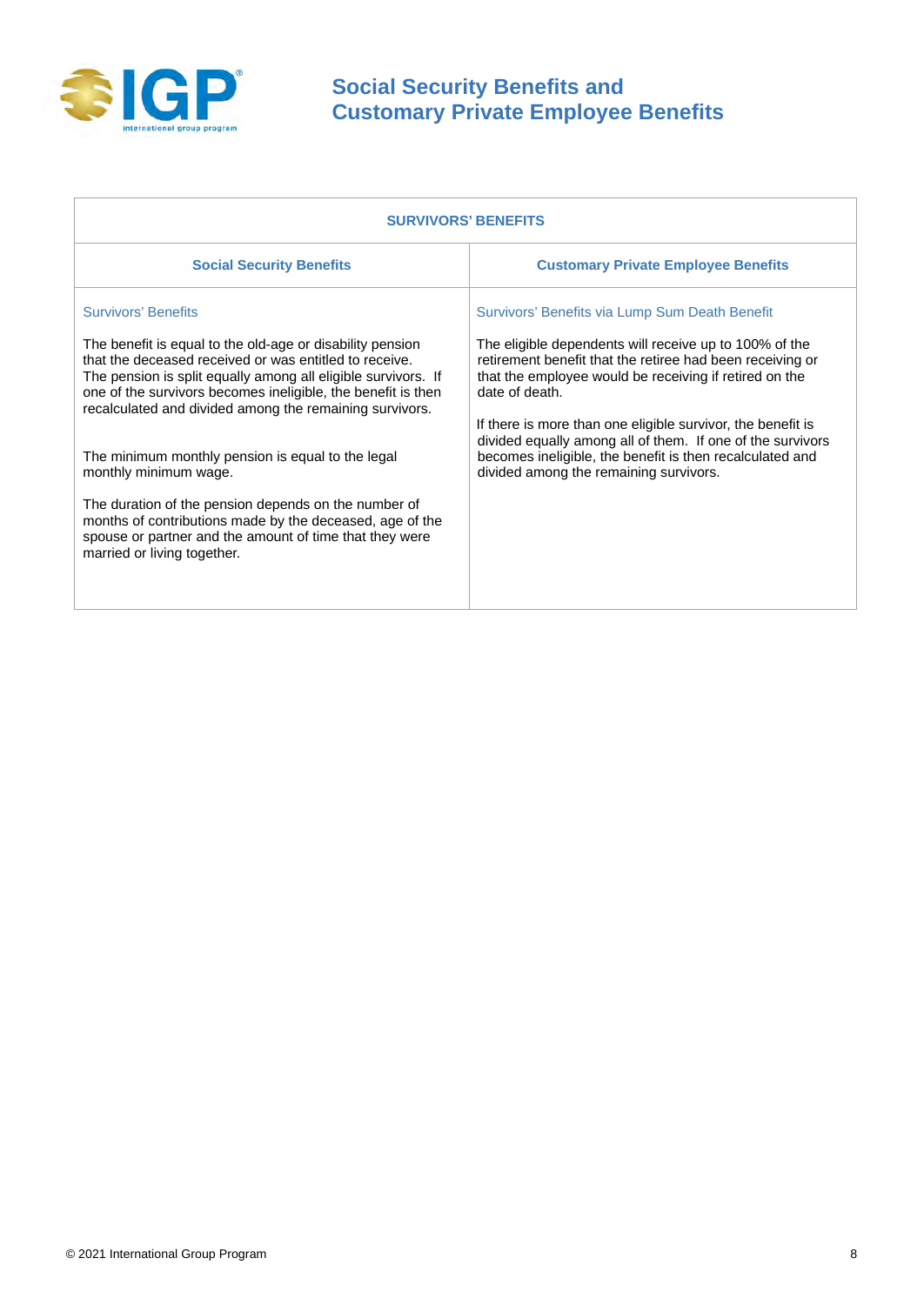

| <b>MEDICAL BENEFITS</b>                                                                                                                                                                                                                                                                                                                                                                                                                                                                                                                                                                                                          |                                                                                                                                                                                                                                                                                                                                                                                                                                                                                                                                                                                                                                                                                                                                                                                                                                                                                                                                                                                                                                                                                                                                                                                                                                                                                                                   |  |
|----------------------------------------------------------------------------------------------------------------------------------------------------------------------------------------------------------------------------------------------------------------------------------------------------------------------------------------------------------------------------------------------------------------------------------------------------------------------------------------------------------------------------------------------------------------------------------------------------------------------------------|-------------------------------------------------------------------------------------------------------------------------------------------------------------------------------------------------------------------------------------------------------------------------------------------------------------------------------------------------------------------------------------------------------------------------------------------------------------------------------------------------------------------------------------------------------------------------------------------------------------------------------------------------------------------------------------------------------------------------------------------------------------------------------------------------------------------------------------------------------------------------------------------------------------------------------------------------------------------------------------------------------------------------------------------------------------------------------------------------------------------------------------------------------------------------------------------------------------------------------------------------------------------------------------------------------------------|--|
| <b>Social Security Benefits</b>                                                                                                                                                                                                                                                                                                                                                                                                                                                                                                                                                                                                  | <b>Customary Private Employee Benefits</b>                                                                                                                                                                                                                                                                                                                                                                                                                                                                                                                                                                                                                                                                                                                                                                                                                                                                                                                                                                                                                                                                                                                                                                                                                                                                        |  |
| <b>Medical Benefits</b><br>Eligibility<br>All citizens are covered. There is no minimum qualifying<br>period. The employee and his or her dependents are eligible<br>for treatment in government-approved clinics and centers.<br><b>Contributions</b><br>Included in the pension contribution.<br><b>Benefits</b><br>All clinical, surgical, and dental services in outpatient centers,<br>hospitals, nursing homes, or at home are covered.<br>Prescription drugs are also covered; however, the patient<br>contributes to the cost. There is no limit on the duration of<br>care.<br><b>Maternity Benefits</b><br>Eligibility | The "Instituto Nacional do Seguro Social" (INSS)<br>provides basic healthcare to millions of Brazilian<br>workers and their dependents.<br>However, to the majority of the population, INSS can<br>provide only a minimum level of care. Therefore, private<br>companies have been encouraged to help improve the<br>standard of healthcare by providing supplemental care<br>for their employees.<br><b>Group Health Programs</b><br>Group health programs that serve the Brazilian market<br>are largely regional. Most provide services through their<br>own hospitals and clinics, as well as through<br>independent facilities.<br>The benefit level varies from plan to plan and depends<br>on the employee's level in the organization.<br>Contributions are shared between the employee and the<br>employer. This benefit is not compulsory; the employer<br>can choose whether to provide it or not.<br>The market offers four types of programs:                                                                                                                                                                                                                                                                                                                                                        |  |
| No minimum period of contributions by the insured female or<br>by the father-to-be.<br><b>Benefits</b><br>A maternity benefit is paid to the employee for a period of 120<br>days, beginning on any date between 28 days before the<br>childbirth and the date of delivery. The maternity benefit<br>consists of a monthly income equal to prior salary and will be<br>paid by the employer.                                                                                                                                                                                                                                     | <b>Clinics</b><br>$\bullet$<br>Clinics are the most prevalent form of health care<br>providers. There are networks of clinics and<br>hospitals characterized by fixed low prices, pre-<br>payment, and their own personnel and facilities. In<br>the beginning, they were the only alternative to<br>Social Security, and by and large, they did a very<br>good job.<br><b>Systems Based on Cooperatives</b><br>$\bullet$<br>These cooperatives are associations of physicians<br>who are the owners of the business. Each<br>cooperative has its own administration, so in order<br>to join a plan, the person must contact the<br>cooperative of his/her region. The main ones are<br>the Unimeds, which have a large network of private<br>resources and enrolled services.<br><b>Preferred Provider Organizations (PPO)</b><br>$\bullet$<br>Programs provided by companies for their own<br>employees are offered as a supplement to the<br>public services, but in fact, they replace the public<br>health service. Clinics, doctors, hospitals, labs, etc.<br>are directly accredited. Participating physicians<br>practice out of their own offices, and participating<br>providers are paid directly by the PPO on a fee-for-<br>service basis subject to a maximum fee schedule<br>agreed to in advance. |  |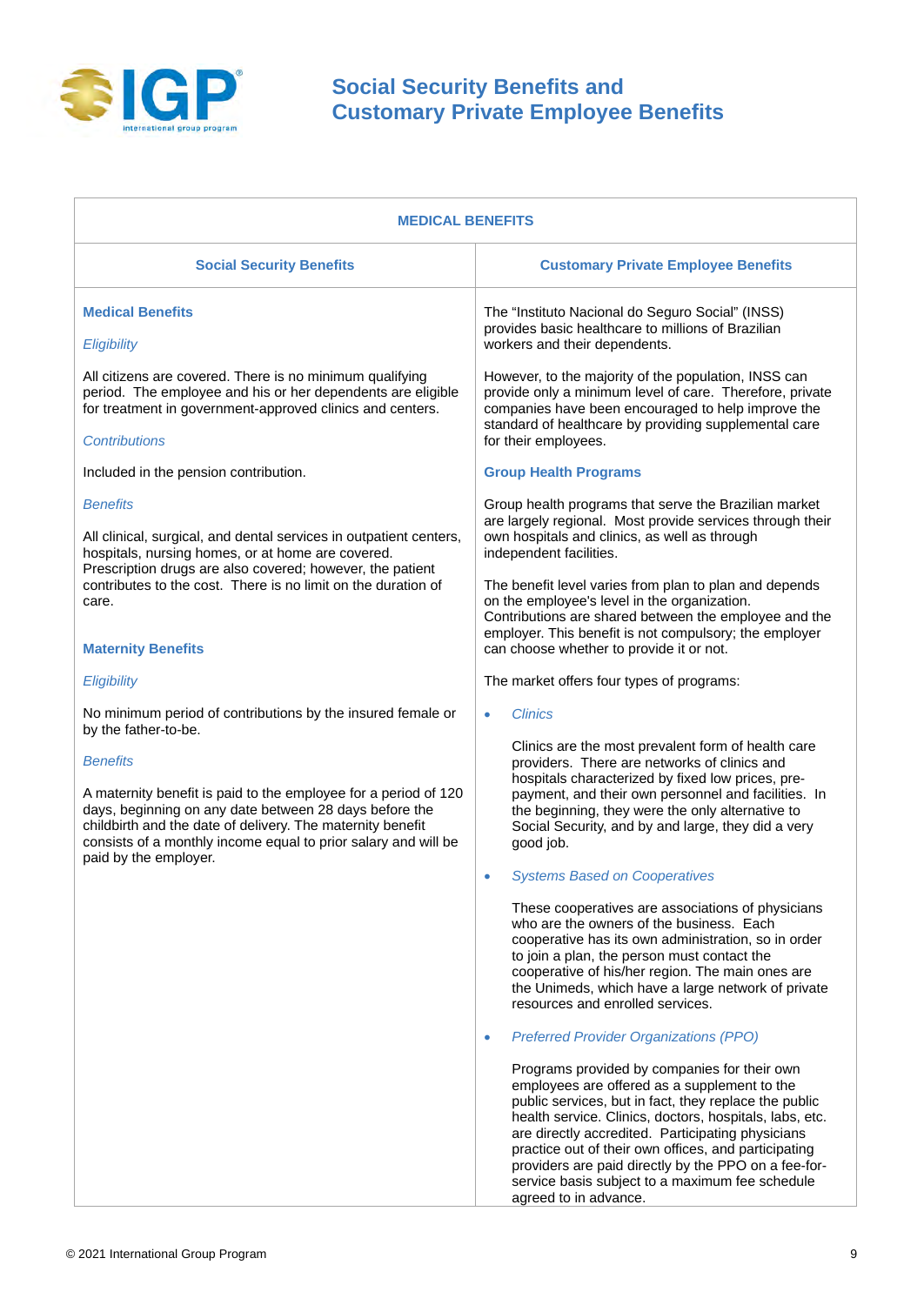

| Health Insurance Policies Provided by Insurance<br>$\bullet$<br><b>Companies</b>                                                                                                                                                                                                                                                   |
|------------------------------------------------------------------------------------------------------------------------------------------------------------------------------------------------------------------------------------------------------------------------------------------------------------------------------------|
| A large number of insurance companies provide a<br>wide range of health insurance plans. These are<br>"free choice" plans that cover employees and<br>dependents for room and board, auxiliary hospital<br>expenses and surgery, including doctor's, assistant's,<br>and anesthetist's fees.                                       |
| The more comprehensive plans include:                                                                                                                                                                                                                                                                                              |
| Medical appointments                                                                                                                                                                                                                                                                                                               |
| Complementary lab exams and diagnosis                                                                                                                                                                                                                                                                                              |
| The limits on reimbursement as well as the exclusions<br>in the coverage vary from one plan to another.                                                                                                                                                                                                                            |
| Most companies desiring more than the basic INSS<br>service use one or a combination of these<br>alternatives. Smaller firms may take out individual<br>policies for every employee with one of the medical<br>organizations, while larger companies may provide<br>their entire workforce with a blanket group health<br>program. |
|                                                                                                                                                                                                                                                                                                                                    |

#### **Health Legislation: Law No. 9656/98 - Main Changes:**

Regulations established by Law No. 9656/98 introduced four types of plans that can be offered by insurance and health plan companies. Each of these plans should guarantee a minimum coverage established by the Government. Nevertheless, companies are free to add additional coverage. The plans are listed below:

- Ambulatorial (Out-patient)
- Hospitalar c/Obstetrícia (In-patient)
- Odontológico (Dental)
- Referencial (Comprehensive plan)

In addition, the Law:

- Allows the Government to seek financial reimbursement from a private health carrier whose member has made use of the public system;
- Prohibits the private health carriers from increasing the premiums for members over 60 years old who have been in a scheme for at least ten years;
- Requires the private health carriers to cover treatment for pre-existing illnesses after a two-year waiting period or after six months in cases where a member states he/she has a pre-existing disease (in this case, he/she agrees to pay a higher premium);
- Reduces the waiting period to 24 hours for emergency treatment, 300 days for pregnancy and 180 days for all other treatment; and
- Requires all health carriers to cover AIDS treatment (pre-AIDS antiretroviral medication not included), kidney and cornea transplants, and mental illnesses.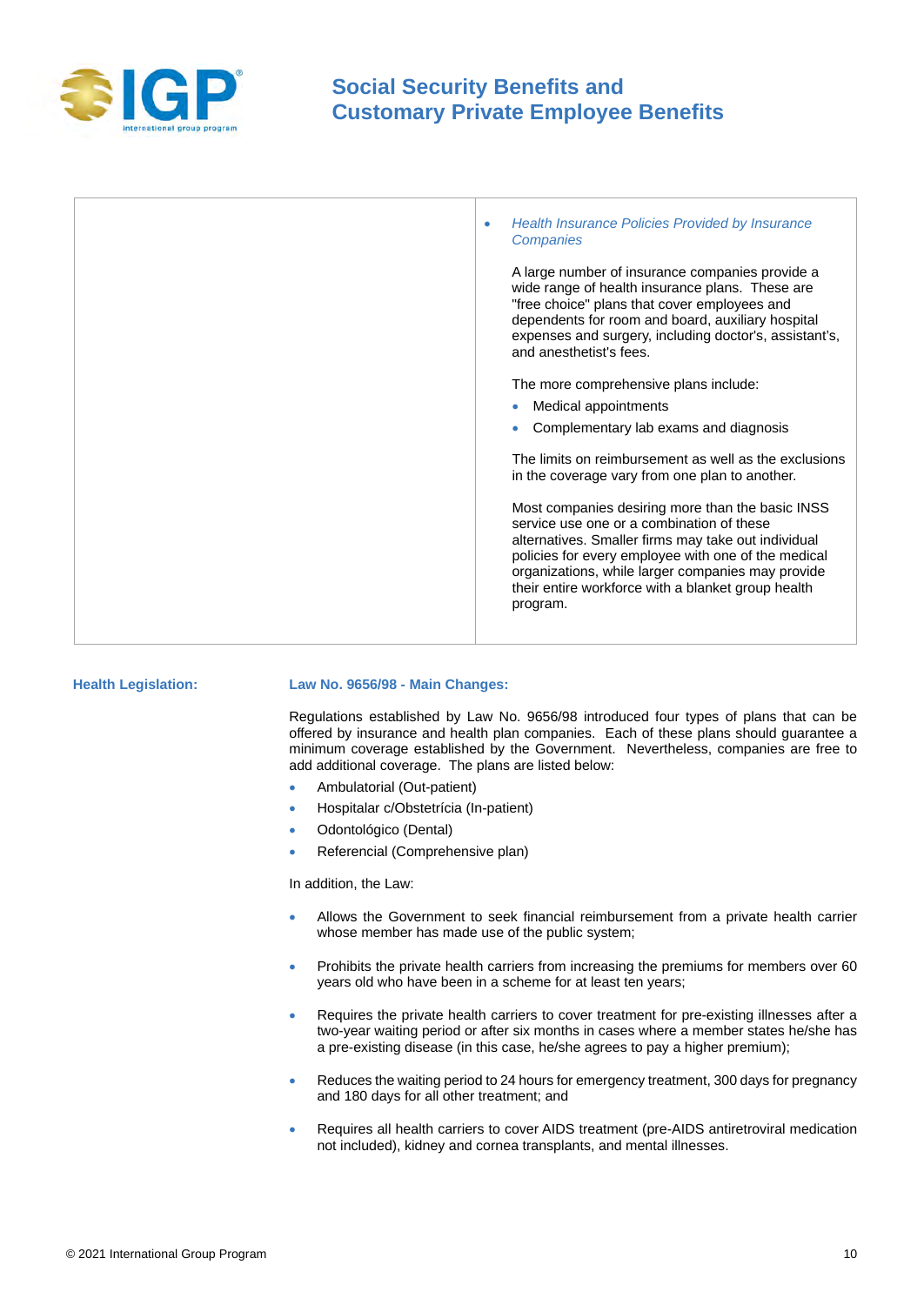

**2019 Pension Reform:** The long-waited reform of the Brazilian pension system was approved in late 2019. In Brazil, the right to retirement benefits is guaranteed by the constitution, so it was necessary that a majority of both houses of the Brazilian Congress approve the changes. The goal of the reform is to reduce Brazil's expenditures on social security pensions, which are among the highest in the world.

The following is a summary of the major changes:

#### **• Minimum Retirement Age**

The most significant part of the reform is the implementation of a new minimum retirement age. To qualify for the old-pension, men must now be age 65 and women must be age 60. The minimum retirement age for women will be raised gradually to age 62 by 2023.

#### **• Contribution Period**

In order to qualify for the old-age pension, men must now contribute to social security for a minimum of 20 years. The contribution period for women remains at 15 years. Before the reform, the contribution period was 15 years for both men and women, and as long as the contribution period had been met, there was no age requirement. It was possible for people to retire with a full pension in their early 50's. For those already in the workforce at the time of the reform, the contribution period will remain at 15 years for both men and women.

#### **• Calculation of Pension**

Prior to the reform, the formula for the retirement pension was 70% of average salary with an additional 1% added for each additional year of service beyond the minimum contribution period. The formula set by the reform is 60% of average salary with 2% added for each additional year of service beyond the minimum contribution period (15 years for women and 20 years for men).

Therefore, men must work 40 years and women 35 years to receive the maximum pension (100% of earnings). And average monthly earnings will be calculated based on total covered salary and not the best 80% of covered salary as was done prior to the reform.

#### **• Changes to Benefits**

- Death (Dependents' Pensions): Upon the death of the insured, the pension payable to dependents will be 50% of average salary plus 10% for each additional dependent up to 100%. Prior to the reform, the pension would have started at 100%.
- Disability Pension: The maximum disability pension will be a minimum of 60% of the average of the highest salaries with an additional 2% paid for each additional year of contributions after 20 years. In case of a work accident, the pension is 100% of the average of the highest salaries. Prior to the reform, the pension would have started at 100%.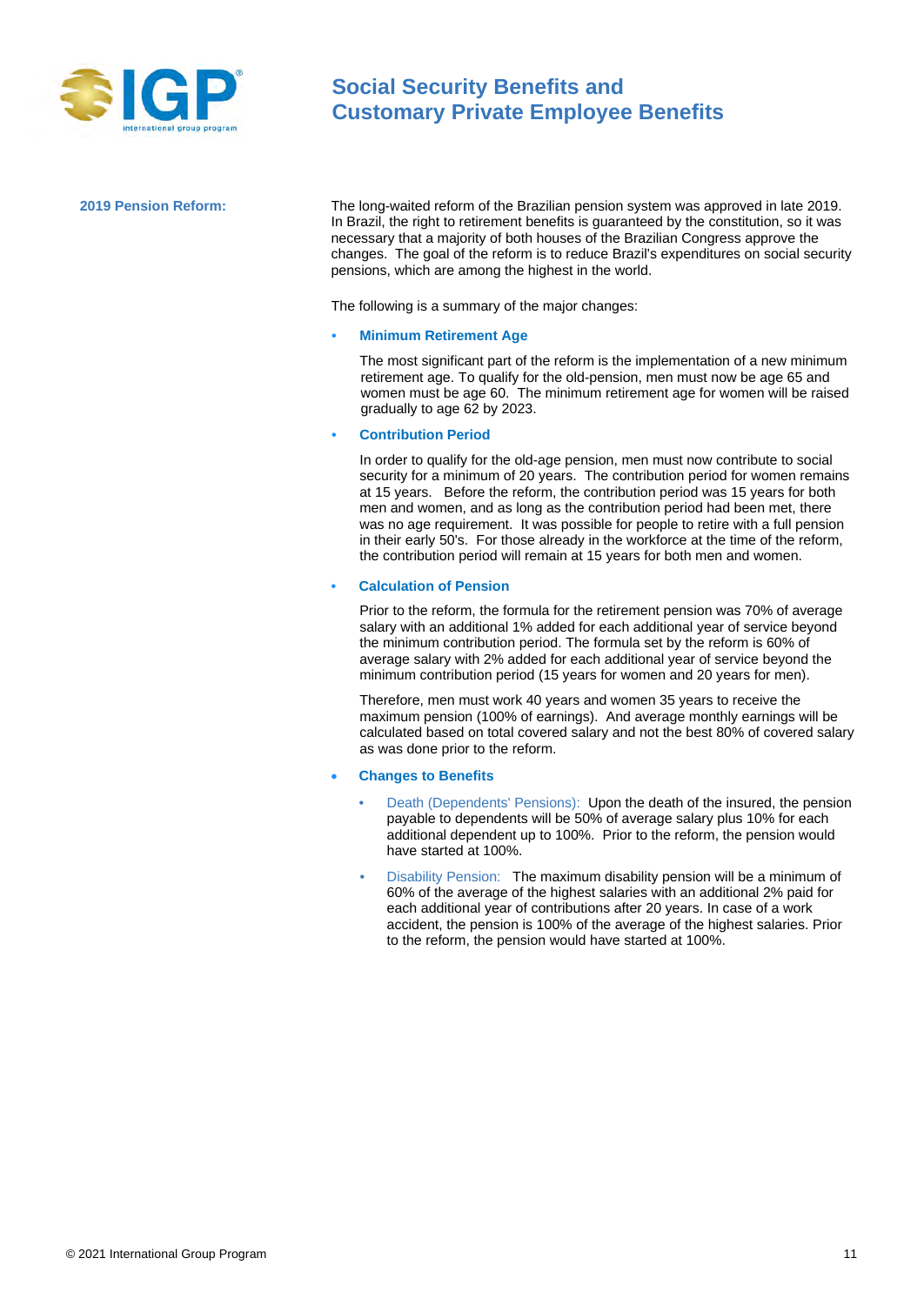

| <b>RETIREMENT BENEFITS</b>                                                                                                                                          |                                                                                                                                                                                                                                                                                                              |  |
|---------------------------------------------------------------------------------------------------------------------------------------------------------------------|--------------------------------------------------------------------------------------------------------------------------------------------------------------------------------------------------------------------------------------------------------------------------------------------------------------|--|
| <b>Social Security Benefits</b>                                                                                                                                     | <b>Customary Private Employee Benefits</b>                                                                                                                                                                                                                                                                   |  |
| <b>Old Age Pension:</b>                                                                                                                                             | Trusteed and self-administered funds are common among                                                                                                                                                                                                                                                        |  |
| Eligibility                                                                                                                                                         | State-owned companies. Private plans are increasing in Brazil<br>because of the need to complement the benefits offered by the                                                                                                                                                                               |  |
| To qualify for the old-pension, men must be age 65 and<br>women must be age 60. The minimum retirement age<br>for women will be raised gradually to age 62 by 2023. | National Pension Plan. There is an increasing search for<br>private pension plans that offer additional benefits after<br>retirement or when needed.                                                                                                                                                         |  |
| <b>Contribution Period</b>                                                                                                                                          | The social security contribution is compulsory, yet the private<br>plans are facultative.                                                                                                                                                                                                                    |  |
| In order to qualify for the old-age pension, men must<br>contribute to social security for a minimum of 20 years.<br>The contribution period for women is 15 years. | The first comprehensive legislation governing pensions was<br>enacted in 1977 via Law 6.435, which was later replaced in<br>May 2011 by complementary laws No. 108 and No. 109.                                                                                                                              |  |
| <b>Calculation of Pension</b><br>60% of average salary with 2% added for each additional                                                                            | Law No. 108 applies to closed pension funds sponsored by<br>state-run organizations and closed pension funds for<br>employees in the public sector.                                                                                                                                                          |  |
| year of service beyond the minimum contribution period<br>(15 years for women and 20 years for men).                                                                | Law No. 109 governs all closed pension plans including Law                                                                                                                                                                                                                                                   |  |
| Therefore, men must work 40 years and women 35<br>years to receive the maximum pension (100% of                                                                     | No. 108 plans. It gives access to closed pensions to members<br>of professional organizations and trade unions.                                                                                                                                                                                              |  |
| earnings). And average monthly earnings will be<br>calculated based on total covered salary.                                                                        | Law No. 109 stated that pensions should function as a<br>complement to Social Security and should be classified as                                                                                                                                                                                           |  |
| <b>Death (Dependents' Pensions)</b>                                                                                                                                 | either closed or open entities. It also clarified actuarial and<br>other issues not previously addressed.                                                                                                                                                                                                    |  |
| Upon the death of the insured, the pension payable to<br>dependents will be 50% of average salary plus 10% for                                                      | <b>Closed Pension Funds</b>                                                                                                                                                                                                                                                                                  |  |
| each additional dependent up to 100%.                                                                                                                               | These plans are similar to trusteed or self-administered funds<br>and are sponsored by a company or group of companies in the                                                                                                                                                                                |  |
| <b>Disability Pension</b>                                                                                                                                           | same industry, by labor unions or by professional groups such<br>as associations, class unions, etc.                                                                                                                                                                                                         |  |
| The maximum disability pension will be a minimum of 60%<br>of the average of the highest salaries with an additional                                                | Cost                                                                                                                                                                                                                                                                                                         |  |
| 2% paid for each additional year of contributions after 20<br>years. In case of a work accident, the pension is 100% of<br>the average of the highest salaries.     | The sponsor is financially responsible for all of the operations,<br>assuming the majority of the cost and the risk of mortality,<br>disability, and longevity.                                                                                                                                              |  |
| <b>Pension for Length of Service:</b>                                                                                                                               | <b>Benefits</b>                                                                                                                                                                                                                                                                                              |  |
| <b>Total Pension</b>                                                                                                                                                | The plans are intended as supplements to the official Social                                                                                                                                                                                                                                                 |  |
| 35 years of contributions for females and 40 years of<br>contributions for males. 10 to 15 years of contributions<br>for workers in hazardous conditions.           | Security coverage in order to provide a total retirement income<br>that in practice varies from 50% to 100% of the salary at<br>retirement. Typically, the benefit is 60% of pay, reduced<br>(offset) by 100% of Social Security.                                                                            |  |
| <b>Proportional Pension</b>                                                                                                                                         |                                                                                                                                                                                                                                                                                                              |  |
| For persons who as of December 16, 1998 had not<br>completed the minimum years of contributions required for<br>a full pension.                                     | The closed entities are regulated by the Ministry of Social<br>Security and Assistance. There are over 350 of these in<br>operation; the majority are state-owned and mixed capital<br>companies. The latter provide higher percentages of salary<br>complementation and require larger contributions by the |  |
| Persons insured before December 16, 1998 must<br>contribute 40% of the difference between the mandated                                                              | employer.                                                                                                                                                                                                                                                                                                    |  |

years of contribution at age 53 for men and age 45 for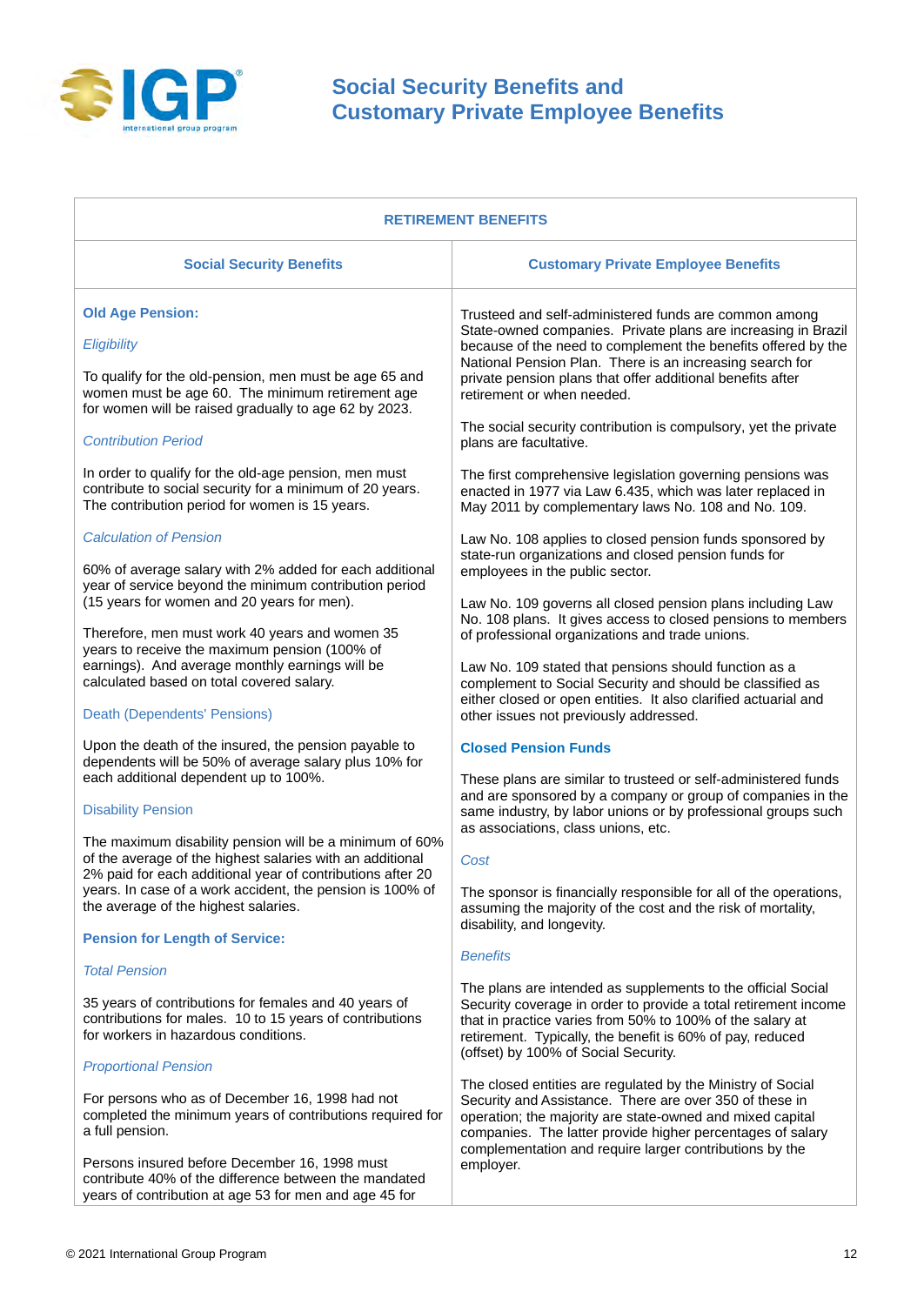

women, and the number of contribution years actually paid as of December 16, 1998.

Age: 53 for males and 45 for females.

Contribution Period: 30 years of contributions for males and 25 years of contributions for females.

#### *Benefit Amount:*

#### *Female*

60% of the benefit salary for 15 years of service, plus 2% of the benefit salary for each additional year of contribution, limited to 100% of the benefit salary after 35 years of service.

#### *Male*

60% of the benefit salary for 20 years of service, plus 2% of the benefit salary for each additional year of contribution, limited to 100% of the benefit salary after 40 years of service.

#### **Return to Service:**

In the case of retirement for length of service or old age pension, if a retiree returns to active employment, his or her pension continues during that period. If retired by permanent disability, the benefit ceases if the person returns to work. When employment ceases permanently, he or she receives an amount of money that is the sum of all contributions made while receiving benefits.

#### **Special Pension:**

#### *Eligibility*

A special pension is due to an employee after 20, 25, or 30 years of service in an excessively fatiguing, unhealthy, or dangerous occupation if at least 240 monthly contributions have been paid.

#### *Benefit Amount*

An amount equal to 100% of the salary benefit, with a minimum value equal to the minimum salary, and a maximum limit equal to the contribution salary.

#### **Open Pension Funds**

Open pension funds are available to individuals and companies. They are operated by insurance companies, banks or non-profit organizations. Open pension funds are regulated by the Insurance Supervisory Authority.

The products marketed include monthly annuities and lump-sum benefits that can be converted to monthly annuities.

#### *Tax Treatment*

Employer contributions provided for retirement benefits through open entities can be deducted from the employer's income tax up to 20% of the payroll of employees that take part in the pension program. For the employees, there is a deduction limited to 12% of the income tax (this rule also applies to individual pension plans).

In addition, for accounting purposes, the employer is allowed to consider all contributions, without limit, as "operating expenses."

Under current open-entity plans, up to 30% of the total contribution, administration and brokerage expenses are freely negotiable, and a dividend clause is also possible covering results for all risks, including investments. Private pensions can be funded through different plans:

- PGBL (Plano Gerador de Benefícios Livre), which returns 100% of net profitability through the administration of financial portfolios. PGBL represents an active way of attracting participants, mainly because of its diversified investment portfolio, given the risk is assumed by the customer.
- PGBLs provide a flexible defined contribution arrangement consisting of employee contributions that can be matched by the employer. The administrator of the PGBL is chosen by the employer, who also selects the investment options. A PGBL has a more favorable tax treatment of its investment earnings than does a closed fund.
- VGBL (Vida Gerador de Beneficios Livre); today is the one of the most popular funds, for it was made to the public that are classified in the simplest tax contribution. The taxes are only due to the income share when the money is withdrawn. The contribution can be made randomly.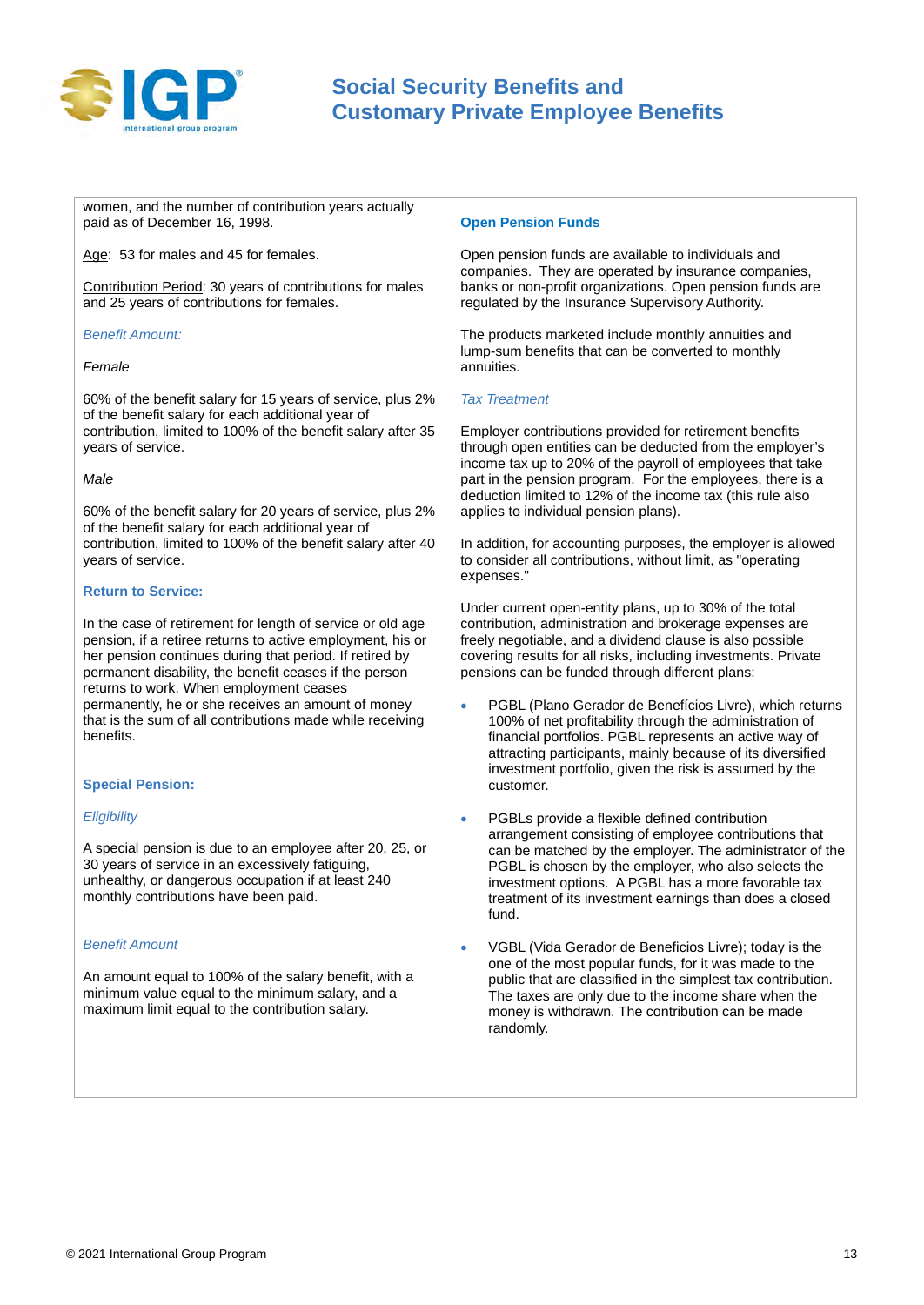

#### **Other Benefits:**

#### **Family Allowance (Bolsa Família):**

| Eligibility:                   | Bolsa Família provides monthly stipends to low-income families whose income does not<br>exceed BRR 89.00 per person registered in the family.                                                                                                                                                |  |
|--------------------------------|----------------------------------------------------------------------------------------------------------------------------------------------------------------------------------------------------------------------------------------------------------------------------------------------|--|
| Benefit:                       | The amount of the benefit depends on the size of the family, number of people registered in<br>the family group and the income of the family. Benefits are indexed annually to the Consumer<br>Price Index.                                                                                  |  |
|                                | As of January 2020, the benefits are as follows:                                                                                                                                                                                                                                             |  |
|                                | • BRR 41 for children aged 0-15 years of age (limit 5 children)                                                                                                                                                                                                                              |  |
|                                | BRR 48 for adolescents between 16-17 years of age (limit 2 children)<br>$\bullet$                                                                                                                                                                                                            |  |
|                                | • BRR 41 for pregnant women (for up to nine months)                                                                                                                                                                                                                                          |  |
|                                | • BRR 41 for nursing women (for up to six months)                                                                                                                                                                                                                                            |  |
|                                | Children and adolescents of age are required to be enrolled in school, meet attendance<br>requirements, and be immunized.                                                                                                                                                                    |  |
|                                | Families whose monthly income does not exceed the average of BRR 89.00 per person are<br>eligible for an additional monthly benefit of BRR 89.00 to meet their basic needs.                                                                                                                  |  |
| <b>Workmen's Compensation:</b> | It is not covered by an insurance company.                                                                                                                                                                                                                                                   |  |
| Eligibility:                   | All employees who become injured while working or commuting to and from Work, or who<br>acquire an illness due to working conditions.                                                                                                                                                        |  |
| Contribution:                  | Contributions are paid by the employer: 1%, 2%, or 3% depending on the level of the<br>company's risk for labor accidents.                                                                                                                                                                   |  |
| Benefits:                      | Full benefit salary is paid to the employee by the INSS after 15 days of leave, provided he or<br>she has contributed to Social Security for at least 12 months. (During the first 15 days, the<br>employer is responsible for employee's salary). Medical expenses are covered by the INSS. |  |

#### **Legally Required Benefits:**

**Termination Indemnities:** Until 1967, Brazilian labor law protected an employee from unjustified dismissal by requiring the employer to pay a severance indemnity. Under this law, an employee who was terminated was entitled to a severance indemnity of one month's pay per year of service, except for terminations within the first year or with just cause. Once an employee had been employed for ten years, he or she had tenure and could not be dismissed. In practice, an employee would usually agree to leave for a payment of at least two months' pay per year of service.

Over time, this system started to be abused:

- By employees who no longer actively worked at their jobs because they had obtained tenure; and
- By employers who discharged employees automatically when they had accumulated between seven and nine years of service.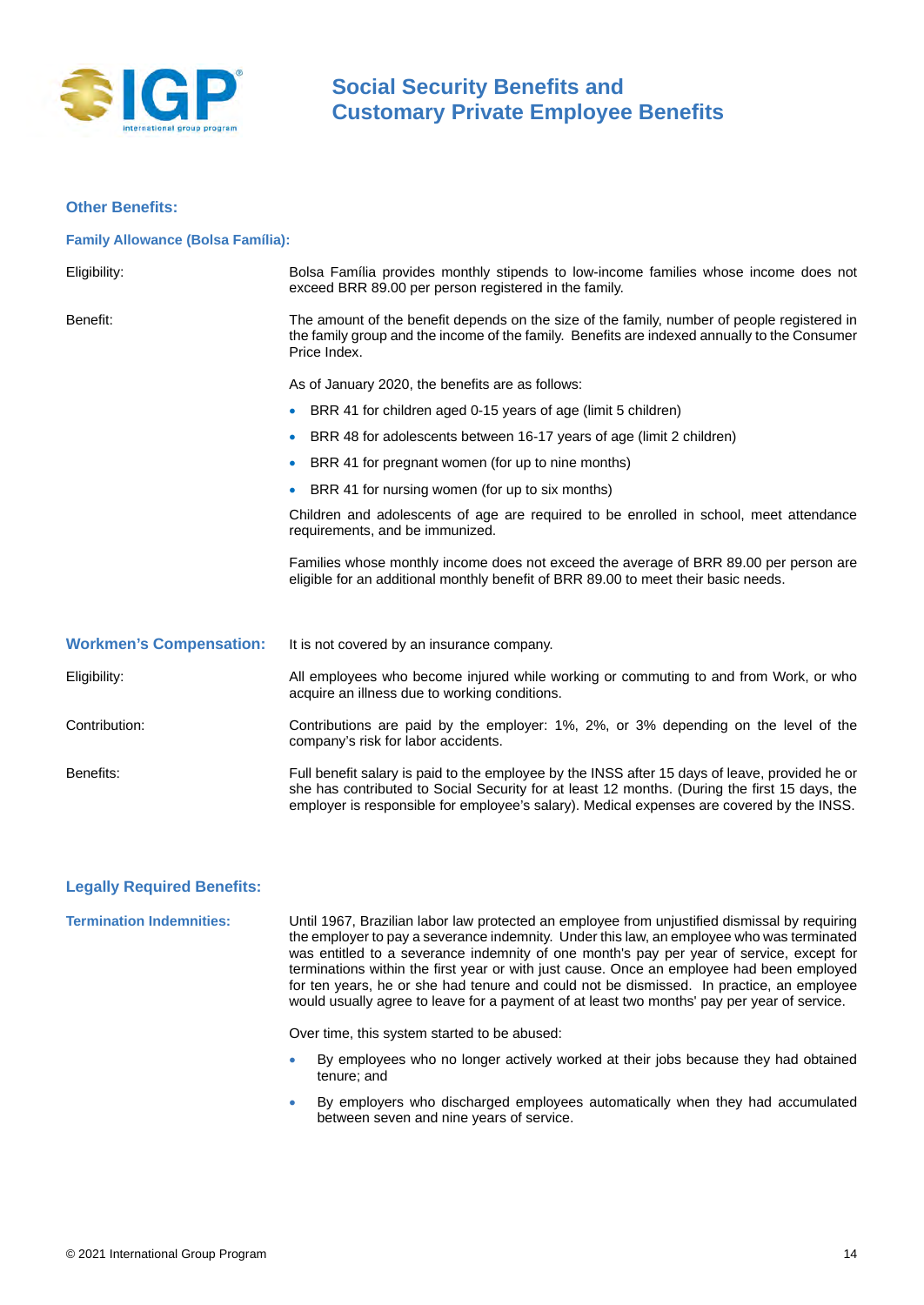

Under the current law, an employee must be covered under the F.G.T.S., the employerfinanced Guarantee Fund for Time of Service. Under this system, the employer deposits 8% of each employee's monthly earnings into his or her F.G.T.S. account.

These accounts pay annual interest of 3% and are indexed monthly. The employee's account is not transferable to the next employer if the employee changes jobs voluntarily, but it becomes payable to the employee at retirement, death, disablement, or discharge without just cause.

Money may also be withdrawn for the following purposes:

- To buy or build his/her own house
- In the case of unemployment or illness
- If carrier of HIV virus
- If employee or his/her dependents has cancer

**Unemployment Benefits:** Unemployment benefits are a social assistance benefit totally financed by the government via taxes.

Unemployment must not be due to misconduct or resignation.

The insured must have no other resources to support themselves or their family and must not be receiving any other social insurance benefits.

The monthly benefit varies according to the average earnings of the insured in the last 3 months of employment as follows:

- Earnings up to BRR 1,683.74 Multiply the amount of remuneration by 0.8% (80%)
- Earnings of BRR 1,683.74 up to BRR 2,806.53 Multiply the amount of remuneration by 0.5% (50%) and add up to BRR 1,347.00
- Earnings above BRR 2,806.53 The insured would only receive BRR 1,909.34

The minimum monthly benefit is equal to the legal monthly minimum wage, which for 2021 is BRR 1,100.00. The maximum monthly benefit is BRR 1,909.34.

If the insured has worked for only two months, the average of the last two months' earnings will be used to determine the benefit. If the insured has worked for only one month, the earnings for this month will be used to determine the benefit. Special rules are used to determine the benefit for those who have not completed one month of work in the last three months.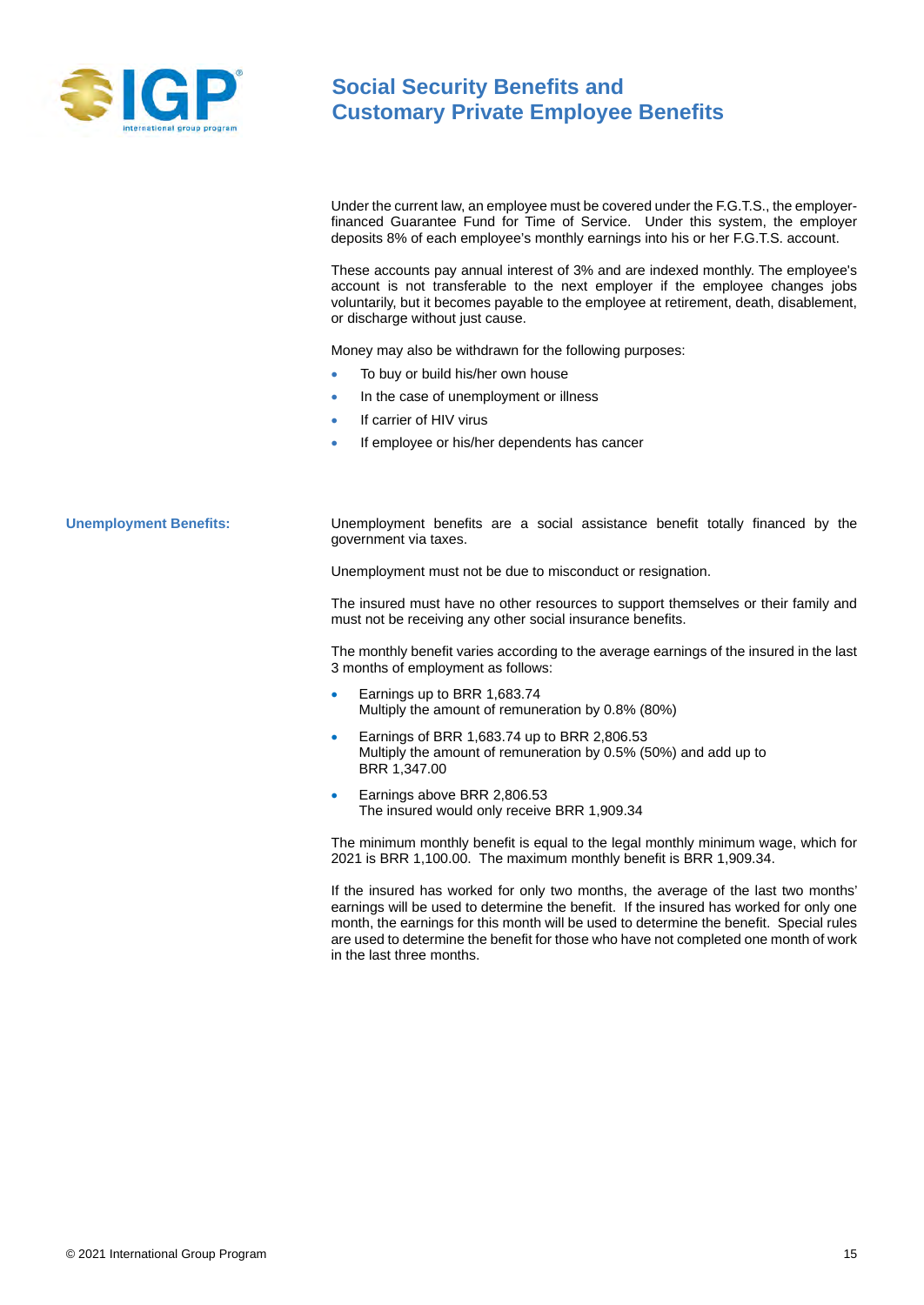

The benefit is paid for 3 to 5 months, depending on the length of time that the insured had coverage.

|                              | <b>Number of Months Worked</b>       | <b>Number of</b><br><b>Installments</b> |
|------------------------------|--------------------------------------|-----------------------------------------|
| 1 <sup>st</sup> Time         | At least 12 and maximum of 23 months | 4                                       |
|                              | At least 24 months                   | 5                                       |
| 2 <sup>nd</sup> Time         | At least 9 and maximum of 11 months  | 3                                       |
|                              | At least 12 and maximum of 23 months |                                         |
|                              | At least 24 months                   | 5                                       |
| 3 <sup>rd</sup> Time or More | At least 6 and maximum of 11 months  | 3                                       |
|                              | At least 12 and maximum of 23 months |                                         |
|                              | At least 24 months                   | 5                                       |

Additional information is available on the Ministry of Labor website: <https://empregabrasil.mte.gov.br/>

**Profit Sharing:** Profit sharing is the participation of all employees in the results and profits of the company. It is established through negotiations between the employer and the employees and can be done by means of a commission chosen by both parties including a representative of the syndicate of the respective category, or by a convention/collective agreement.

**PIS-PASEP:** In 1970, the Government introduced a new program of profit sharing called PIS (Programa de Integração Social).

> It is a fund formed by monthly contributions made by the employer, calculated based on its earnings. These resources are used for social development and to improve the lives of the employees.

> These savings are paid by companies to their employees as additional earnings or as a bonus.

- Additional earnings: Employees who have earned up to two minimum monthly salaries have the right to receive an additional amount of one minimum salary (works as an additional month's salary).
- Bonus: Employees who have earned more than two minimum monthly salaries are entitled to receive the annual earnings of the contributions made by the employer.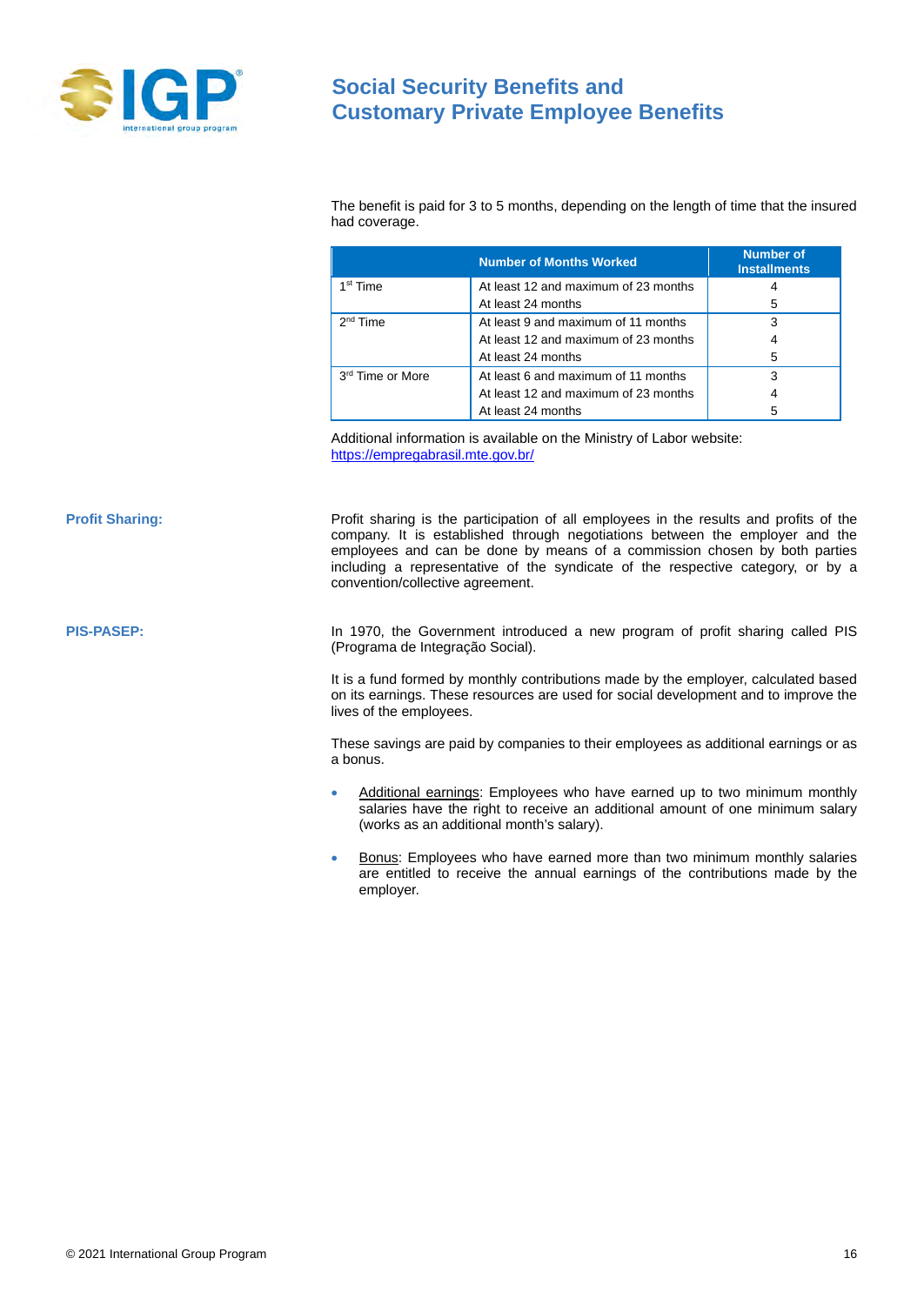

## **Tax Considerations**

| <b>Type of Insurance</b>                   | <b>Contributions</b>                                                                                                                                                                                                                                                                                                                                                               | <b>Benefits</b>                                                                                                                                                                                                                                                                                                                                                                                                                     |
|--------------------------------------------|------------------------------------------------------------------------------------------------------------------------------------------------------------------------------------------------------------------------------------------------------------------------------------------------------------------------------------------------------------------------------------|-------------------------------------------------------------------------------------------------------------------------------------------------------------------------------------------------------------------------------------------------------------------------------------------------------------------------------------------------------------------------------------------------------------------------------------|
| Social Security                            | Employer:<br>Total Payroll: 20.0%<br>Total Payroll - Employers in Financial<br>Sector: 22.5%<br>Earnings - Work Cooperatives: 15.0%<br>Payroll - Domestic Workers: 12.0%<br>Earnings - Rural Employees: 2.7%<br>Employee:<br>Earnings up to BRR 1,100.00:<br>7.5%<br>BRR 1,100.00 to BRR 2,203.48:<br>9%<br>BRR 2,203.48 to BRR 3,305.55: 12%<br>BRR 3,305.55 to BRR 6,433.57: 14% | Old Age Pension<br>Pension for Length of Service<br>۰<br><b>Return to Service</b><br>$\bullet$<br><b>Special Pensions</b><br>۰<br>Lump Sum Death Benefits<br>$\bullet$<br>Disability Benefits (permanent and<br>$\bullet$<br>temporary)<br>Medical<br>٠<br>Maternity<br>٠<br><b>Family Allowance</b><br>٠<br>Workmen's Compensation<br>$\bullet$<br><b>Termination Indemnities</b><br>Unemployment<br>$\bullet$<br>13th Salary<br>۰ |
| Group Life Insurance                       | Employer:<br>90% of companies contribute with<br>100% of the cost<br>Employee:<br>10% of employees contribute with 25%<br>to 50% of the cost                                                                                                                                                                                                                                       | Plans provide a lump-sum benefit based on<br>monthly earnings, commonly variable<br>between 18 and 24 times salary. In case of<br>Accidental Death, that is a common attached<br>covering, the employee receives doubled<br>indemnity due to Death and accidental death.<br>Plan may include Spouse and Children and<br>Funeral Service Individual or Familiar.                                                                     |
| <b>Group Disability</b><br><b>Benefits</b> | Employer:<br>90% of companies contribute with<br>100% of the cost<br>Employee:<br>10% of employees contribute with 25%<br>to 50% of the cost                                                                                                                                                                                                                                       | The coverage for Disability per Illness<br>provides a benefit of up to 100% of the death<br>benefit.<br>In case of Disability per Accident, the plan<br>provides a benefit of up to 200% of the death<br>benefit.<br>Plan may include Spouse disability per<br>Accident with up to 100% of the holder death<br>benefit.                                                                                                             |
| Group Medical<br>Benefits                  | Employer:<br>Up to 60%<br>Employee:<br>Up to 40%                                                                                                                                                                                                                                                                                                                                   | The plans provide employees and their<br>dependents with laboratories, clinics and<br>hospitals for exams, health treatments and<br>obstetrical services, as well as reimbursement<br>of hospital expenses outside the accredited<br>network.                                                                                                                                                                                       |
| Pensions                                   | Employer:<br>From 3% up to 10% of the month<br>salary<br>Employee:<br>From 100% up to 200% of employee's<br>contribution                                                                                                                                                                                                                                                           | Lifetime monthly income.<br>Reversible monthly income for the beneficiary<br>indicated by the employee.<br>Lifetime monthly income reversible to the<br>employee's spouse with continuity to the<br>children until they turn 24 years old.<br>Monthly income with a fixed term.                                                                                                                                                     |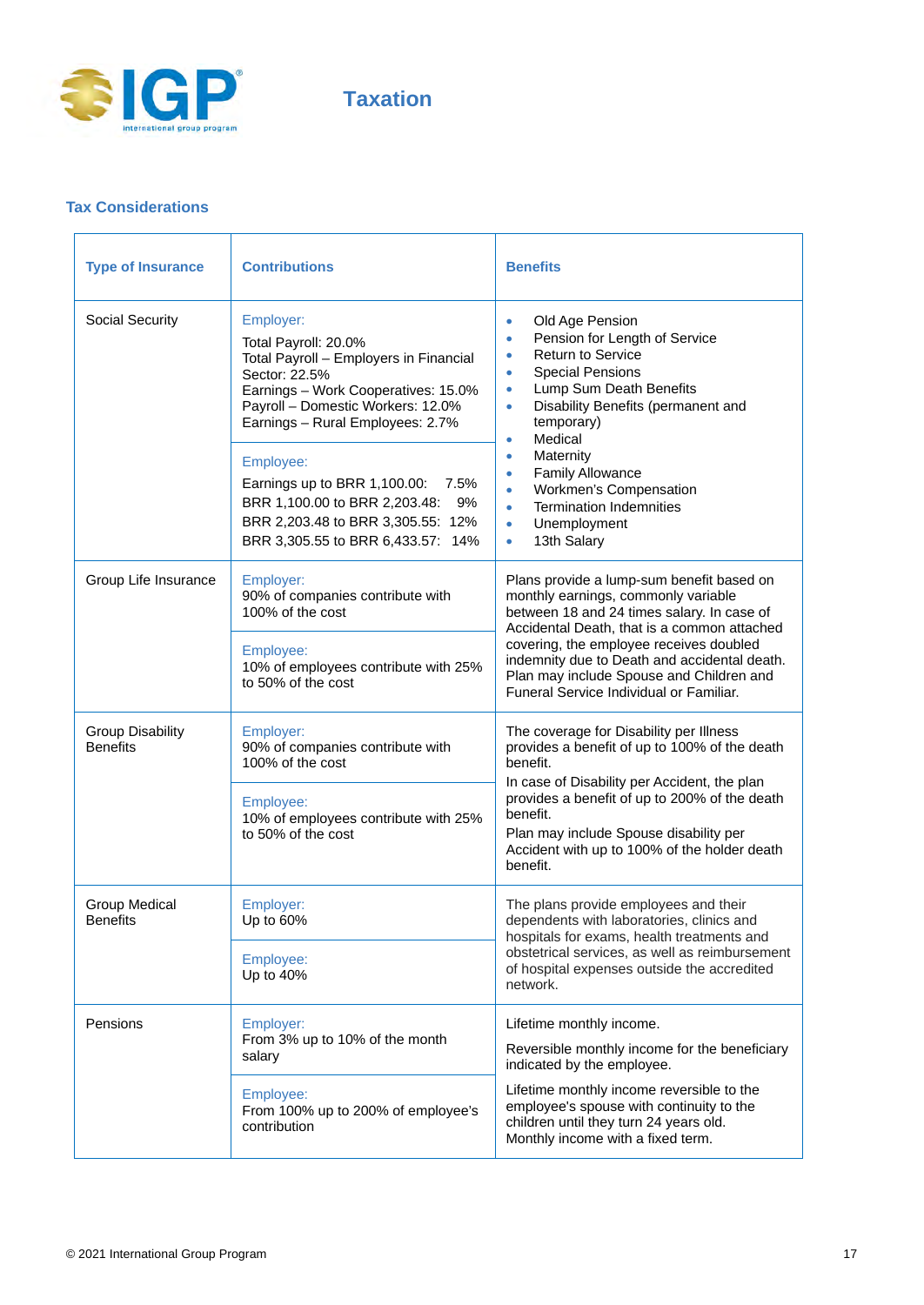

# **Sample Employee Benefit Plans**

### <span id="page-17-0"></span>**Industry: Metals & Mining**

| Group Life Insurance:     |                                                                      |
|---------------------------|----------------------------------------------------------------------|
| No. of Employees:         | Approx. 600                                                          |
| Eligibility:              | All employees                                                        |
| Cost Sharing:             | 100% employer paid                                                   |
| Death Benefit:            | A lump sum equal to 24 times monthly salary up to a defined maximum. |
| Accidental Death Benefit: | A lump sum equal to the death benefit                                |
| Disability by Accident:   | A lump sum equal to the death benefit                                |
| Disability by Illness:    | A lump sum equal to the death benefit                                |
| Death of Spouse:          | 50% of death benefit                                                 |
| Funeral Assistance:       | <b>BRL 5,000</b>                                                     |

### **Industry: Nutrition, Hygiene and Personal Care**

#### *Group Life Insurance:*

| No. of Employees:                | Approx. 10,000                                                       |
|----------------------------------|----------------------------------------------------------------------|
| Eligibility:                     | All employees                                                        |
| Cost Sharing:                    | 100% employer paid                                                   |
| Death Benefit:                   | A lump sum equal to 24 times monthly salary up to a defined maximum. |
| <b>Accidental Death Benefit:</b> | A lump sum equal to the death benefit                                |
| Disability by Accident:          | A lump sum equal to the death benefit                                |
| Disability by Illness:           | A lump sum equal to the death benefit                                |
| Spouse:                          | $50\%$ (death + accidental death + disability by accident)           |
| Death of Child:                  | 10% of the death benefit (limited to BRL 5,000)                      |
| Food Assistance:                 | <b>BRL 3,000</b>                                                     |
| <b>Education Assistance:</b>     | BRL 2,500                                                            |
| <b>Extraordinary Expenses:</b>   | BRL 2,000                                                            |
| <b>Funeral Assistance:</b>       | BRL 3,000                                                            |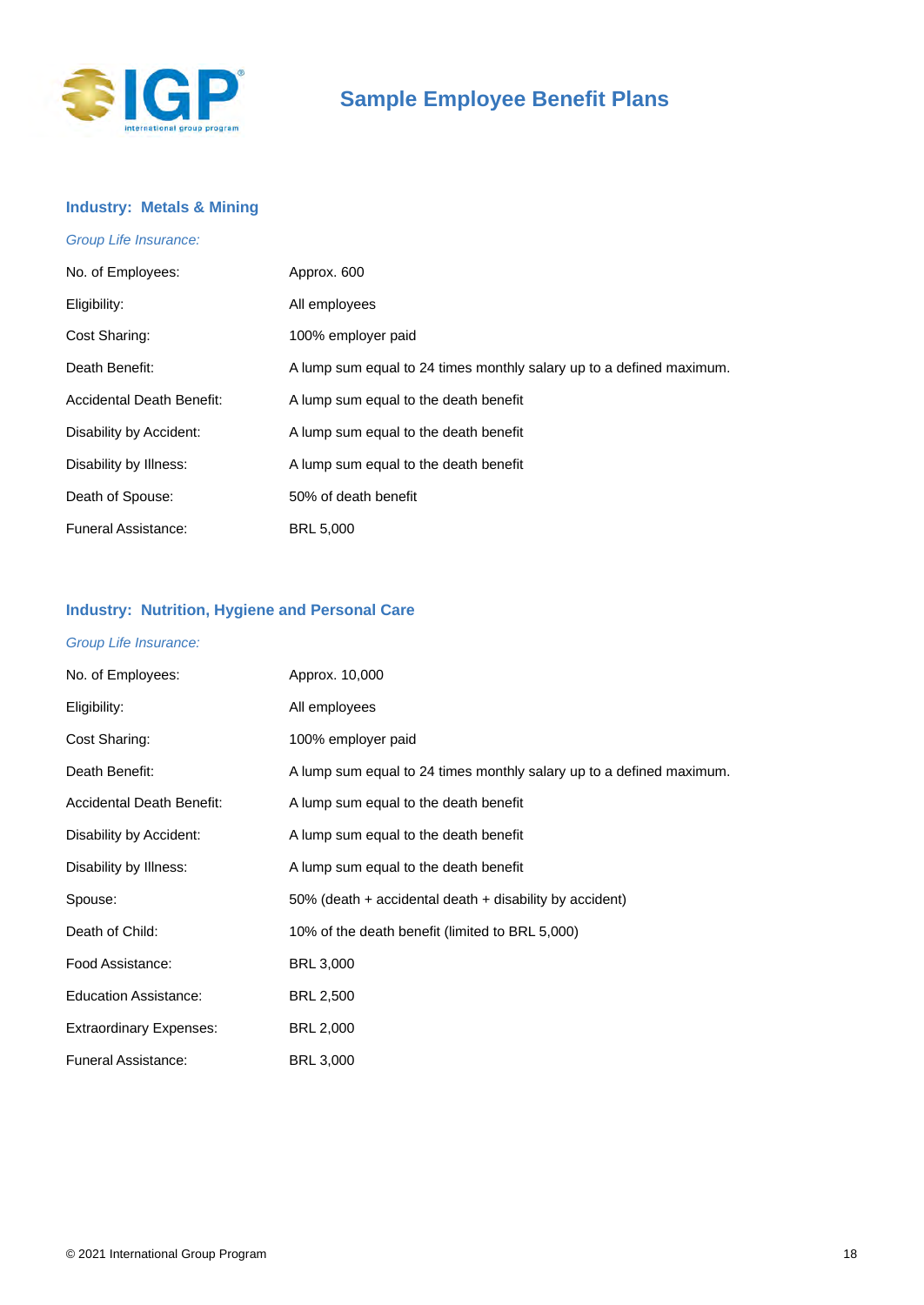

### **Industry: Air Treatment Systems**

#### *Group Life Insurance:*

| No. of Employees:          | Approx. 600                                                       |
|----------------------------|-------------------------------------------------------------------|
| Eligibility:               | All employees                                                     |
| Cost Sharing:              | 100% employer paid                                                |
| Death Benefit:             | A lump sum equal to 48 times monthly salary (up to BRL 1,500,000) |
| Accidental Death Benefit:  | A lump sum equal to the death benefit                             |
| Disability by Accident:    | A lump sum equal to the death benefit                             |
| Disability by Illness:     | A lump sum equal to the death benefit                             |
| <b>Funeral Assistance:</b> | <b>BRL 5,000</b>                                                  |

## **Industry: Management Consulting**

#### *Group Life Insurance:*

| No. of Employees:          | Approx. 250                                                                  |
|----------------------------|------------------------------------------------------------------------------|
| Eligibility:               | All employees                                                                |
| Cost Sharing:              | 100% employer paid                                                           |
| Death Benefit:             | A lump sum equal to 24 times monthly salary (up to a limit of BRL 2,000,000) |
| Accidental Death Benefit:  | A lump sum equal to the death benefit                                        |
| Disability by Accident:    | A lump sum equal to the death benefit                                        |
| Disability by Illness:     | A lump sum equal to the death benefit                                        |
| Spouse:                    | 50% of the death benefit                                                     |
| Death of Child:            | 10% of the death benefit (limited to BRL 5,000)                              |
| Food Assistance:           | <b>BRL 1,500</b>                                                             |
| <b>Funeral Assistance:</b> | <b>BRL 5,000</b>                                                             |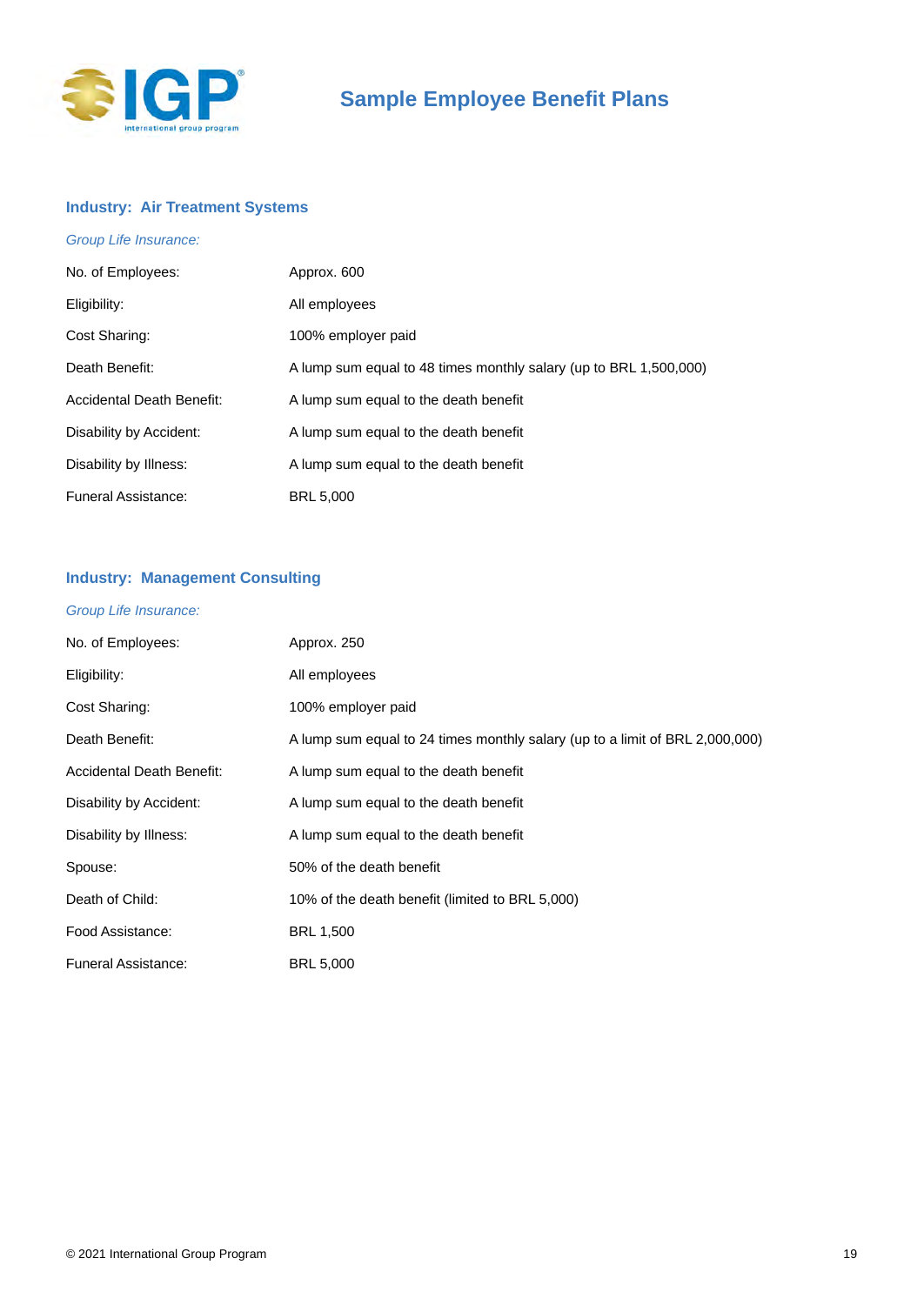

# **Useful Links**

| <b>National Social Security Institute</b><br>(INSS)           | www.inss.gov.br                                                                           |
|---------------------------------------------------------------|-------------------------------------------------------------------------------------------|
| Ministry of Finance                                           | http://www.fazenda.gov.br/                                                                |
| Ministry of Health                                            | http://portalms.saude.gov.br/                                                             |
| Ministry of Labor                                             | https://empregabrasil.mte.gov.br/                                                         |
| National Social Security Institute                            | http://www.previdencia.gov.br/                                                            |
| Ministry of Social Development                                | http://www.mds.gov.br/                                                                    |
|                                                               |                                                                                           |
| Demographic Information                                       | <b>CIA World Factbook</b><br>https://www.cia.gov/library/publications/the-world-factbook/ |
| Macro-Economic Indicators                                     | <b>CIA World Factbook</b><br>https://www.cia.gov/library/publications/the-world-factbook/ |
|                                                               |                                                                                           |
| For more information about <b>MAPFRE</b><br>Vida S.A., visit: | www.mapfre.com.br<br>(Information not in English.)                                        |
|                                                               |                                                                                           |
|                                                               |                                                                                           |